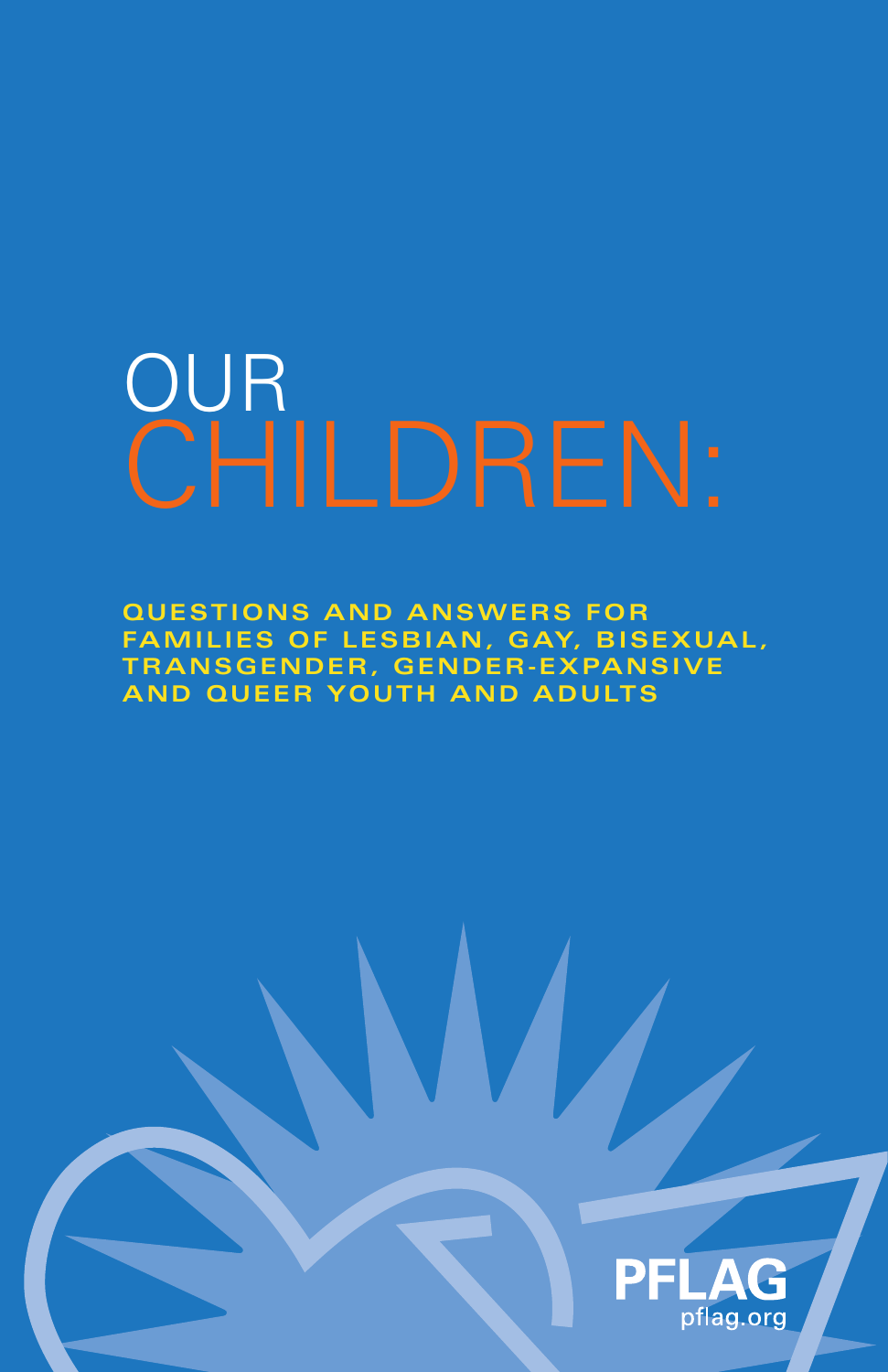**If you or a loved one needs immediate assistance, please turn to the inside back cover for a list of crisis helplines, contact us at [info@pflag.org, vi](mailto:info@pflag.org)sit our website at [pflag.org](http://www.pflag.org), or call (202) 467-8180 to find the PFLAG chapter nearest you.**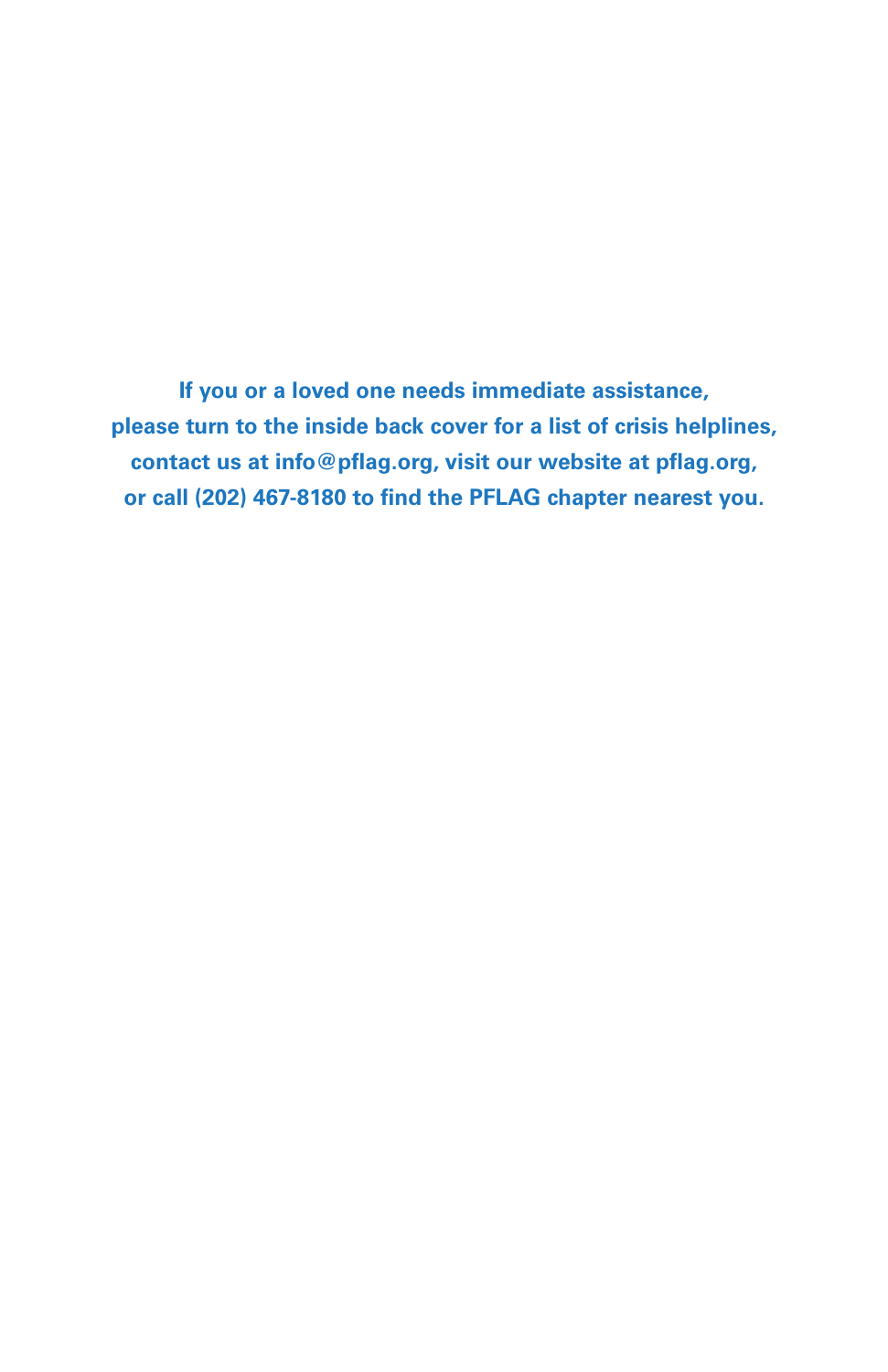## **ABOUT PFLAG**

**Founded in 1972 with the simple act of a mother publicly supporting her gay son, PFLAG is the extended family of the LGBTQ community.** Made up of families and allies united with people who are lesbian, gay, bisexual, transgender, and queer (LGBTQ), PFLAG is committed to advancing equality through its mission of support, education, and advocacy. PFLAG has more than 400 chapters and 200,000 members and supporters crossing multiple generations of American families in major urban centers, small cities, and rural areas in all 50 states, the District of Columbia, and Puerto Rico. This vast grassroots network is cultivated, resourced, and supported by the PFLAG National office (located in Washington, DC), the National Board of Directors, the Regional Directors Council, and our many advisory councils and boards. PFLAG is a nonprofit organization not affiliated with any political or religious institution.

**Our Vision.** PFLAG envisions a world where diversity is celebrated and all people are respected, valued, and affirmed inclusive of their sexual orientation, gender identity, and gender expression.

**Our Mission.** By meeting people where they are and collaborating with others, PFLAG realizes its vision through:

- Support for families, allies and people who are LGBTQ
- Education for ourselves and others about the unique issues and challenges facing people who are LGBTQ
- Advocacy in our communities to change attitudes and create policies and laws that achieve full equality for people who are LGBTQ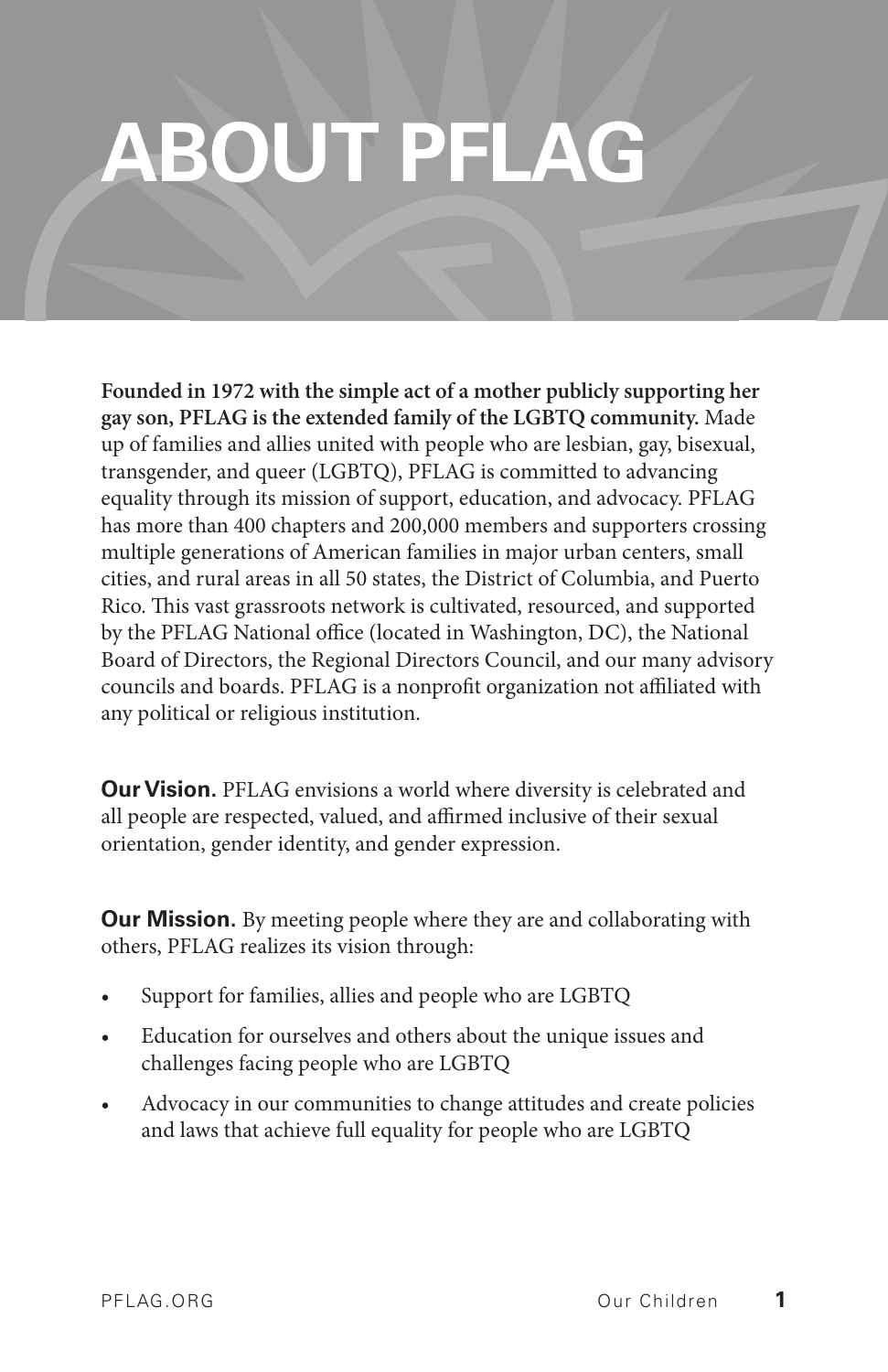#### **About this publication:**

This guide focuses on providing support for parents, caregivers, families and friends of people who are LGBTQ, with an emphasis on sexual orientation and gender expression. For detailed information specific to gender identity and people who are transgender, please visit **[pflag.org/ourtranslovedones](http://www.pflag.org/ourtranslovedones)** to download a free copy of *Our Trans Loved Ones: Questions and Answers for Parents, Families, and Friends of People Who Are Transgender and Gender Expansive.* 

Our experiences, expertise, knowledge, and resources are always evolving and, therefore, we encourage you to visit our website (**[pflag.org](http://www.pflag.org)**), as well as check with medical, behavioral health, social services, and other professional providers, or local support groups—including PFLAG chapters—for the most up-to-date information on LGBTQ experiences.

*Our Children: Questions and Answers for Families of Lesbian, Gay, Bisexual, Transgender, Gender-Expansive and Queer Youth and Adults* is copyrighted. For reprint permission, please contact the PFLAG National office, **[info@pflag.org](mailto:info@pflag.org)**, (202) 467-8180.

To order this publication, receive a complete listing of PFLAG publications, or obtain information about a PFLAG chapter in your area, visit our website at **pflag.org**.

| <b>Written By:</b><br>Liz Owen                  | <b>Copy Editor:</b><br>Joellen Shiffman                         | Kathy Godwin<br>Kay Holladay<br>Dawn Holt<br>Jody Huckaby<br>Elizabeth Kohm<br>Jean-Marie Navetta<br>Elijah Perry |
|-------------------------------------------------|-----------------------------------------------------------------|-------------------------------------------------------------------------------------------------------------------|
| <b>Edited By:</b><br>Liz Owen<br>Elizabeth Kohm | <b>Content Review</b><br>Team:<br>Conal Charles<br>Jamie Curtis |                                                                                                                   |

#### **Acknowledgments:**

Thank you to the Williams Institute, **[williamsinstitute.law.ucla.edu](http://www.williamsinstitute.law.ucla.edu/)/**, for doing the important work of measuring progress and challenges in the LGBTQ community. And thank you to Dr. Caitlyn Ryan and the researchers at the Family Acceptance Project, **[familyproject.sfsu.edu](http://www.familyproject.sfsu.edu)**, for quantifying what family acceptance looks like. Most of all, thank you to the families and allies who have shown us all how to react and respond with love for over 40 years.

All Rights Reserved, ©2016 PFLAG National, Inc.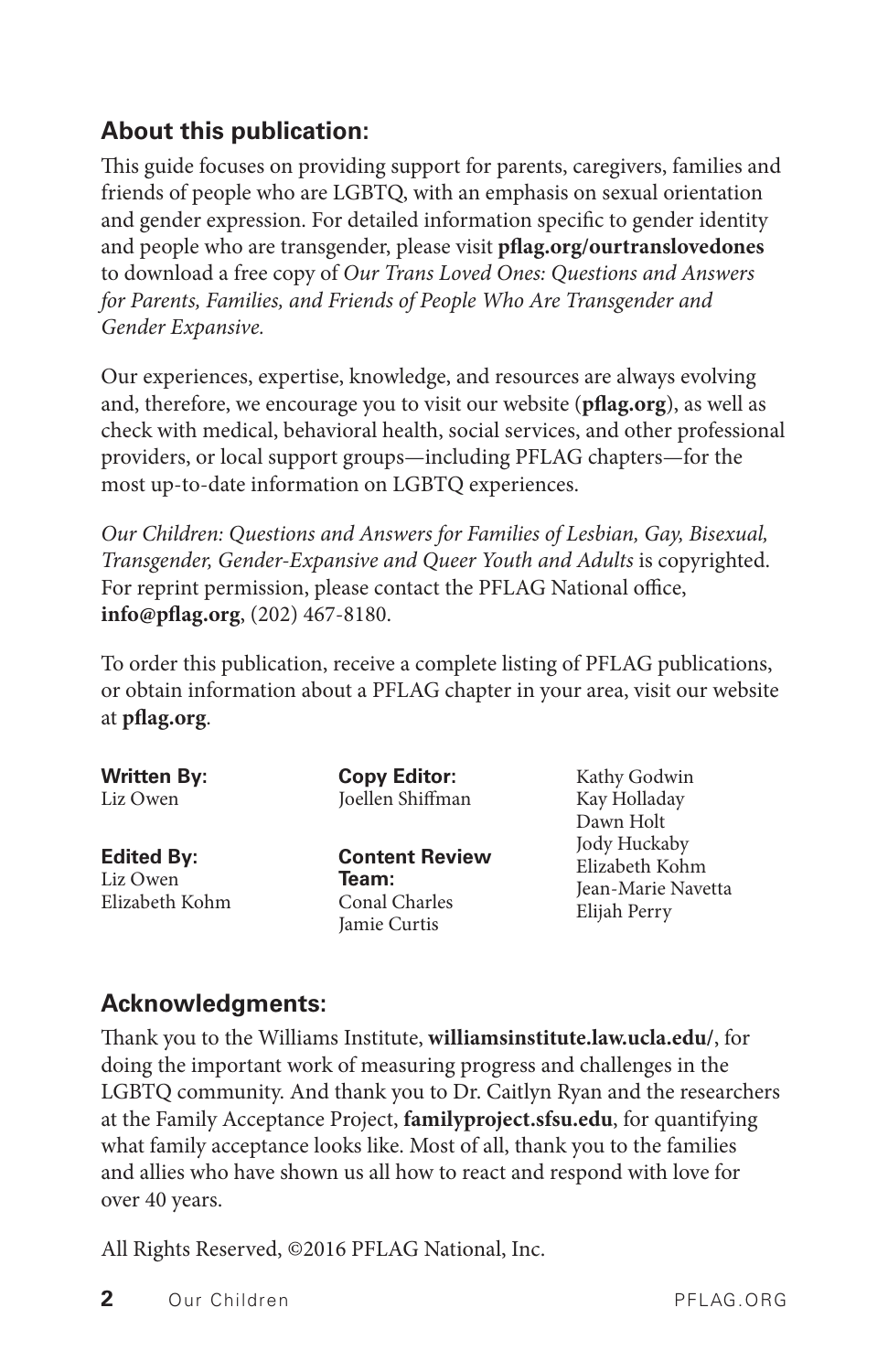# **TABLE OF CONTENTS**

| PFLAG National Glossary of Terms  26 |
|--------------------------------------|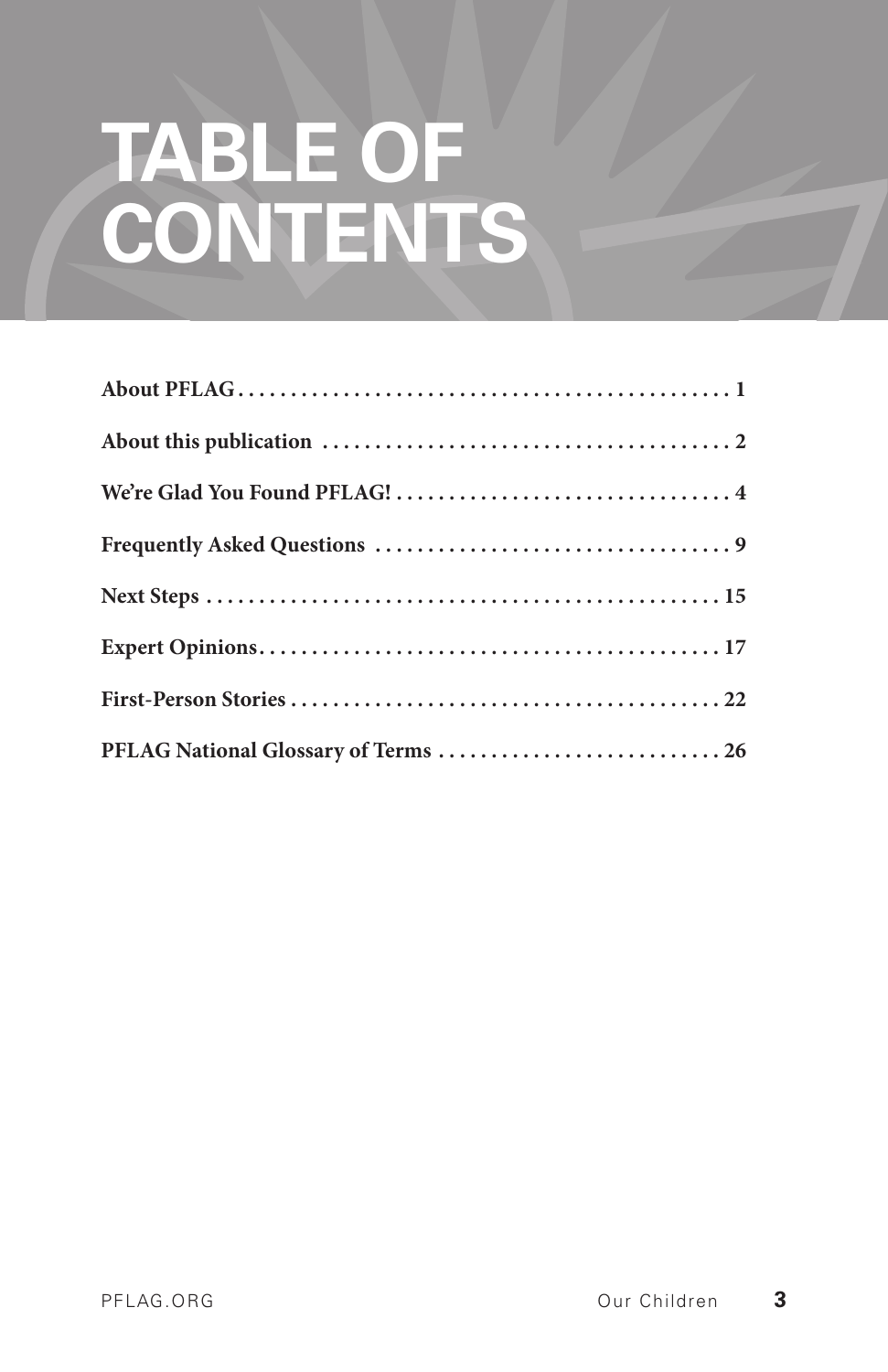### **WE'RE GLAD YOU FOUND PFLAG!**

**You're likely reading this publication because your child (or a loved one—we'll use both terms throughout, interchangeably) has come out to you, that is, they've shared with you that they are lesbian, gay, bisexual, transgender, or queer (LGBTQ).** Some parents and caregivers are surprised to learn this information from their child; others are both surprised and ill-prepared to hear about it from a friend, school counselor, neighbor, or online social networking site. And still others may already have an inkling that their child might be LGBTQ but aren't sure when, how, or if they should address it.

We believe we know our children better than anyone, so when a child or a loved one comes out (reveals themselves to be LGBTQ) and we hadn't a clue—or we knew but either denied it to ourselves or patiently waited for them to share the information in their own time—it can make us feel like we didn't know them as well as we thought we did…or at all.

Everyone has a vision or dream for their child's future, born of many things including personal experiences, family history, cultural or societal expectations, and more. When presented with your child's disclosure or coming out, it may be an adjustment to understand and realize that this future might now differ from that vision or dream.

Remember, this is not an end to your dreams for your child or loved one, nor is it the end of your relationship. On the contrary, your relationship can become even stronger, because you know more about them now than you did before. In fact, it is a likely sign that your child trusts you: If they are telling you, they are making a choice to share this most personal information about themselves.

Reactions vary, from "Now that I know, what can I do to support my child?" to "How will I ever handle this?" For some people, it's a combination of these two reactions…and more. There is no doubt that people have different and potentially complex responses and feelings to a loved one coming out,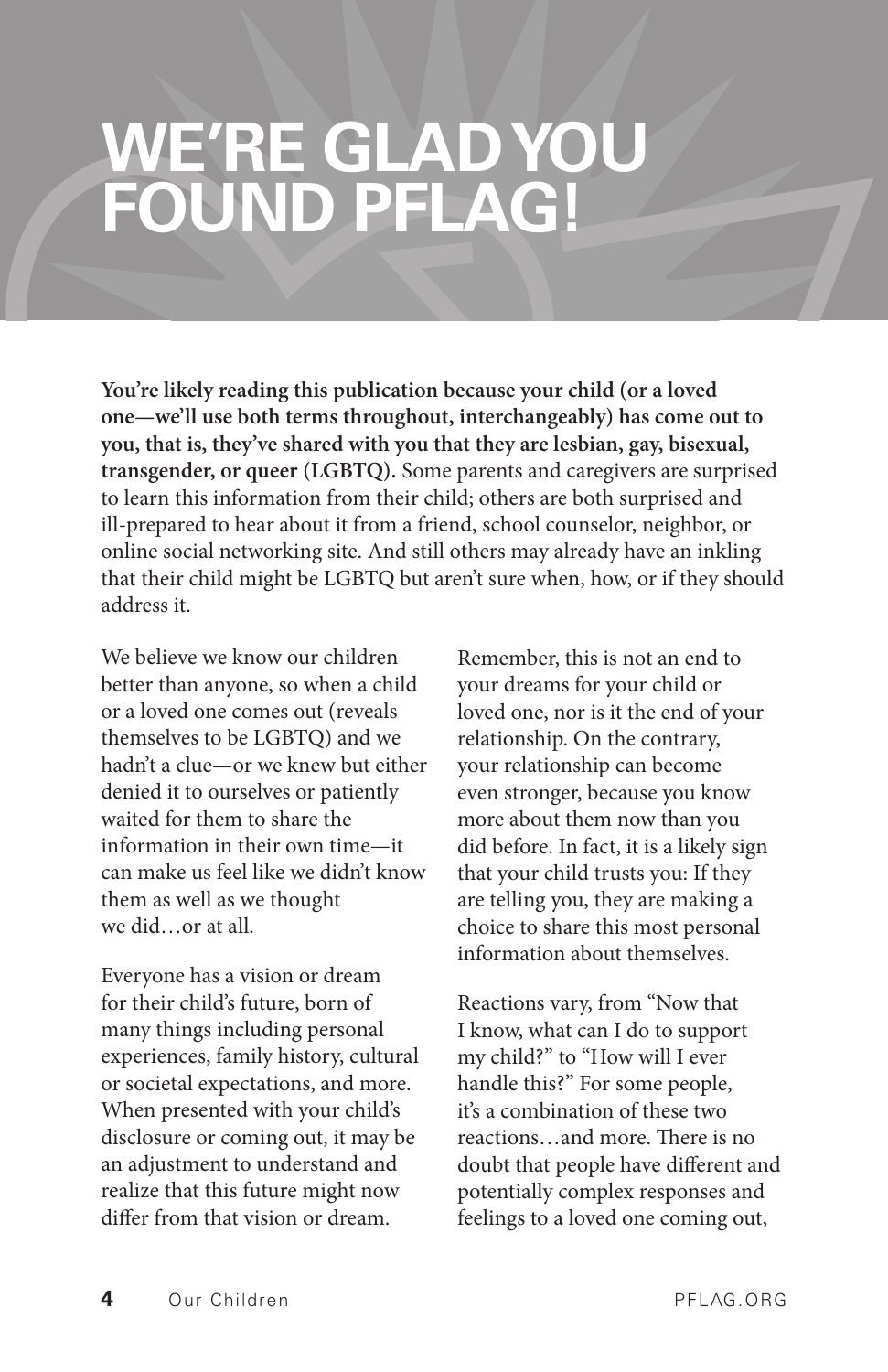but this is absolutely normal, given that you are receiving news that the path you and your loved one are now on is potentially different and unknown from one you expected or for which you had prepared.

Whatever your reaction, both PFLAG National and our network of PFLAG chapters across the country are here to provide the information you need to understand your reaction to the news and your child's sexual orientation and/or gender identity, and to respond in a way that is supportive and loving. Our members—parents, caregivers, family members, allies, and LGBTQ people themselves—reside in communities in every state across the country, and represent a wide array of political, religious, and cultural perspectives. Simply put: We either have been, or are, exactly where you are now.

Before we delve more deeply into the issues, here are a few things to keep in mind:

You're not alone. Every day, for more than 40 years, people have turned to PFLAG looking for support, resources, and answers to their questions. There are more than 400 PFLAG chapters across the country full of people just like you. According to the Williams Institute, an LGBTQ research think tank, there are more than eight million selfidentified LGB people in the U.S., and approximately 1.4 million adults who identify as transgender. Other research shows that eight in ten people in the U.S. personally know someone who is LGB, and one in three people know someone who is transgender. In other words, although it may not appear so, there are LGBTQ people everywhere, and there are supportive families and allies everywhere, too. You are not alone in this process.

• **Your reaction is valid.**  There is no one way to react to learning that your child or a loved one is LGBTQ. Some feel happy that their child opened up to them, others feel relief that they know more about their child and can help them navigate the world with this information to guide them, while others feel joy that their child is confident in their self-awareness. Others may have more difficult or complex emotions, feeling fear for their loved one's safety, guilt thinking they may have somehow caused their loved one to be LGBTQ, sadness that they did not know without being told, or anger that their child did not tell them sooner. These are all normal feelings…and you may experience some or all of them simultaneously!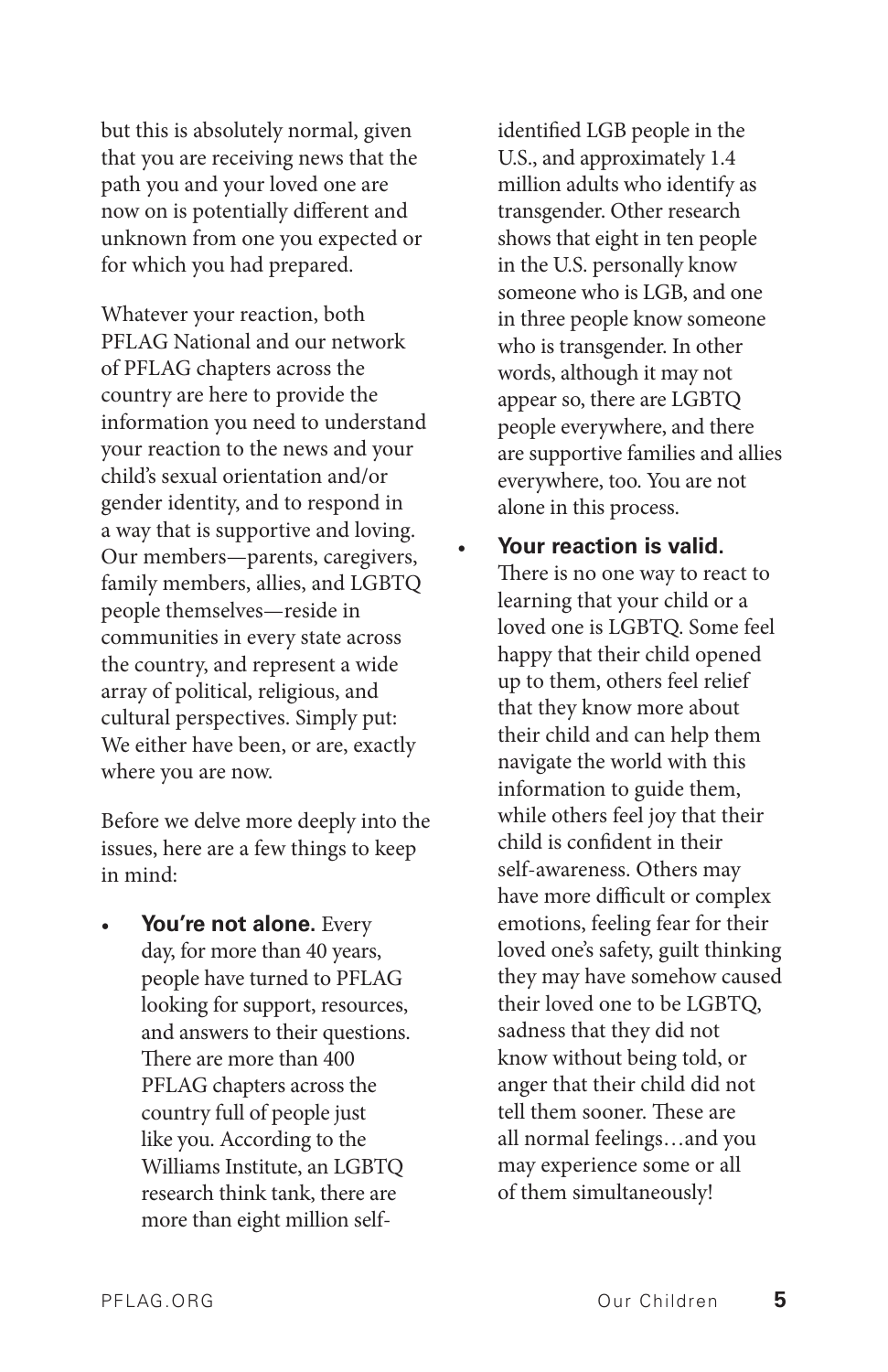- You're on a journey. The path has not only been walked by others before you, there are others traveling the same road, right now, having a similar experience in their own family. Like every journey, this one will have its twists and turns, but know that many families before you have taken the same path. Addressing your reaction, responding to your child, learning about LGBTQ issues, sharing this information with your family and friends, all of these things take time. Know that it is okay to be okay immediately, or okay not to be okay overnight. Take the time you need to explore your feelings. You can emerge from this period with a stronger relationship with your child than you've ever had before, and arrive in a place that is better than where you started: Closer to your child, closer to your family, and perhaps closer to a vibrant community you might never have known existed.
- **You're important.** Self-care is crucial, which means that even as you are learning how best to support your child or loved one, you must also find support for YOU! Whether you feel isolated or nervous—or interested and excited to connect with other families—it's important not only to find and talk to people who have gone through what you're going through, but to

have information and resources at your fingertips—like those offered at **[pflag.org](http://www.pflag.org)**—right when you need them. This is especially true if your emotions are less positive, as you'll need a safe place to work through those feelings. PFLAG meetings are a great and confidential way to find people who have gone through similar experiences, and those in attendance and leading the meetings can point you towards crucial resources such as books to read, telephone helplines to call, websites to visit, movies to watch, and more. You can find a chapter near you by visiting **[pflag.org/findachapter](http://www.pflag.org/findachapter)**. Many local members and chapters can also be found through social media, especially Facebook. Alternatively, you can contact us at **[info@pflag.org](mailto:info@pflag.org)**, via Facebook at **[facebook.com/pflag](http://www.facebook.com/pflag)**, or via Twitter at **[twitter.com/pflag](http://www.twitter.com/pflag)** so that we can connect you with other PFLAGers for support.

#### **The Basics: Sexual Orientation, Gender Expression, and Gender Identity**

What is sexual orientation? What is gender expression? What is gender identity? And how are they all related? We know this can be confusing, so let's start at the beginning.

When a baby is born—and thanks to modern technology, often long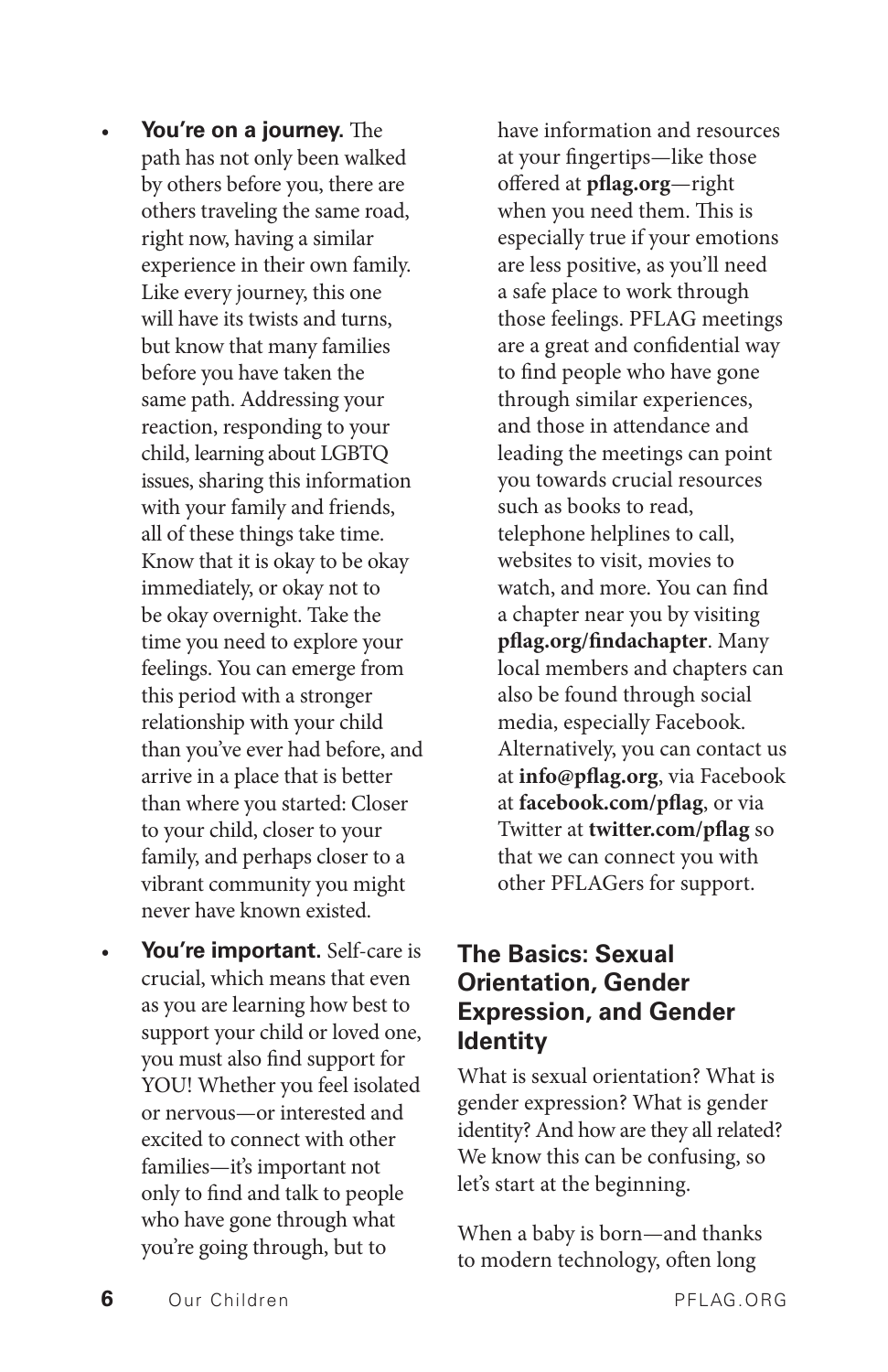before—a doctor takes a quick look at its visible sex organs, and assigns that baby a sex. From this *assigned sex*, we assume the baby's gender. (For more definitions of terms, see the glossary, starting on p. 26).

For the vast majority of people, their *gender identity*—that is, their internal sense of being male, female,

somewhere in between, or neither—matches the assignment given to them at birth. For others, their gender identity does not correspond with that assignment, and those individuals often refer to themselves as transgender. For those individuals, there is a disconnect

*"For me, it was my son saying to me, 'Dad, I'm the same person I was before.' Now it's been six months, and I realize even more that really, nothing has changed in his life. It was my perception of him that change."*

> *— Anonymous, Father of a gay child*

outward sex characteristics don't necessarily match their inner sense of themselves.

There are also those who don't define themselves specifically as male or female: Perhaps they identify as both, or as neither, but they don't necessarily feel that their internal sense of self is at

> odds with their biological sex. They may refer to themselves as *genderqueer*. These are just a few of the terms used to describe gender identity.

Everyone demonstrates their gender that is, communicates their gender identity in a

between how others perceive them based on outside physical characteristics and their internal sense of themselves.

This internal sense of gender identity happens at a very young age. Think back, for example, to when you first knew yourself to be the gender you are. It is likely that it was so early in your development that you may not even remember it. For people who are transgender, this sense of gender identity also happens at a very young age. However, it becomes more top of mind, as their

them—through clothing, hairstyles, mannerisms, or other outward presentations or behaviors. That is called *gender expression*. When one doesn't strictly adhere to societal norms of "masculine" or "feminine" in their gender expression—or their gender expression does not coincide with their assigned gender—we refer to that as an example of being *gender expansive*, *gender nonconforming*, or *gender creative.* (For more on what it means to be gender expansive, turn to the expert opinion from Diane Ehrensaft on page 17).

manner that is comfortable for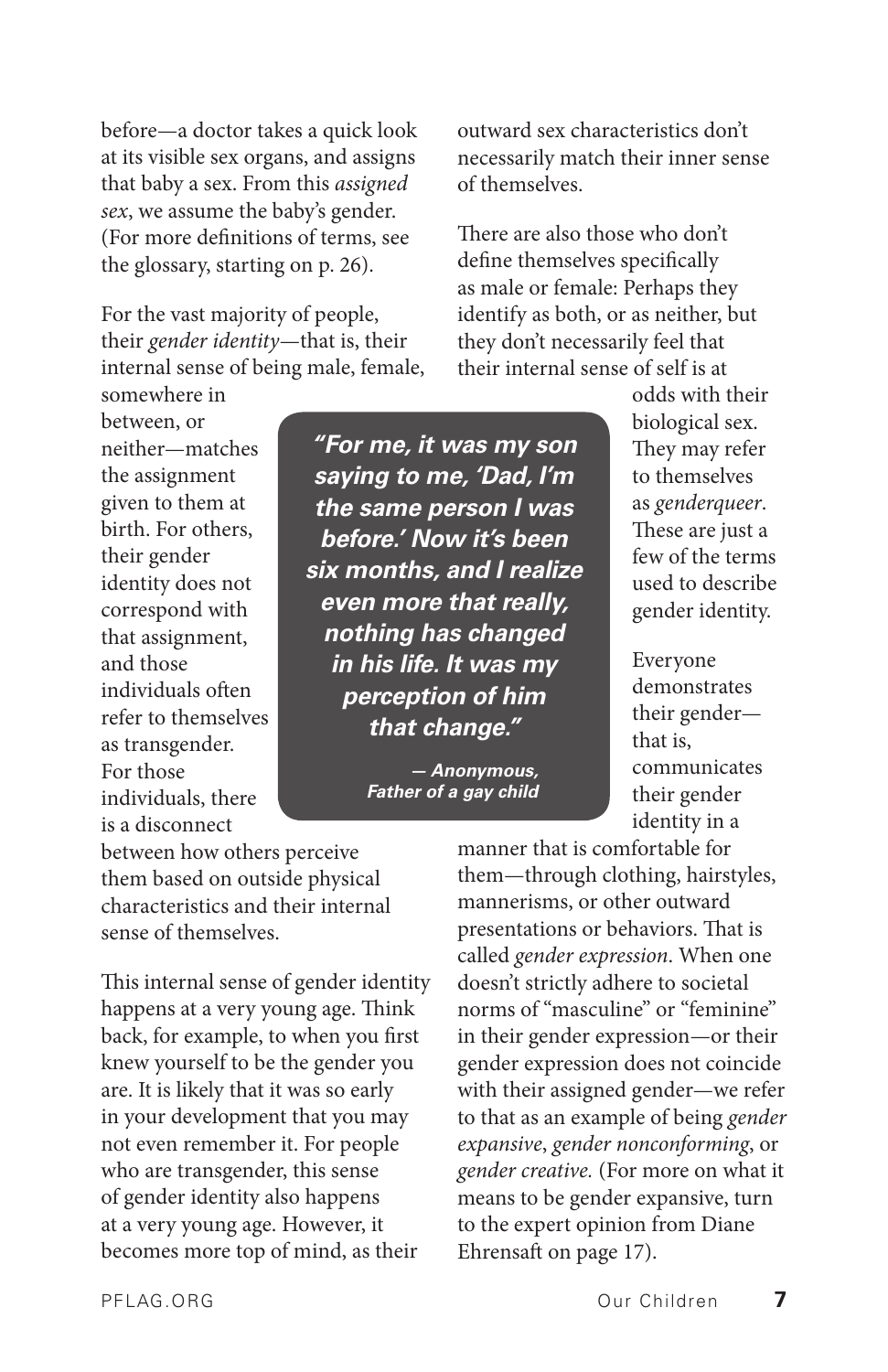As a child gets older, they will potentially become aware of feelings of attraction—physical, emotional, psychological, intellectual,

their sexual orientation outside of the above definitions—just like a non-transgender person can. Also separate and distinct from sexual

spiritual towards other people. These multiple attractions describe their *sexual orientation*. According to research conducted by Dr. Caitlin Ryan of the Family Acceptance Project, adolescents said they were attracted

*"I waited until I was 26 to admit to myself I might be gay. I was so ashamed of it that I buried my sexuality down in the very deepest recesses of my mind and heart."*

> *— Anonymous, 43, Seattle, WA*

orientation is *sexual behavior*, meaning that one may identify their sexual orientation—or to whom they are attracted one way, but their behavior sometimes may not be in accordance with that orientation.

to another person of the same gender at about age 10. Some knew they were gay at age 7 or 9. Overall, they identified as LGB, on average, a little older, at around age 13.

It is important to note that sexual orientation is separate and distinct from gender identity and gender expression. In fact, people who are transgender can identify their sexual orientation as gay, straight, lesbian, bisexual, or queer meaning someone who defines

Sexual orientation. Gender identity. Gender expression.

Each one separate, each one distinct, and each of us has all of them!

[NOTE: If your loved one has come out to you as transgender, we encourage you to visit our website, **[pflag.org/ourtranslovedones](http://www.pflag.org/ourtranslovedones)**, to download a free copy of our publication *Our Trans Loved Ones*, which focuses exclusively on how to support a transgender loved one.]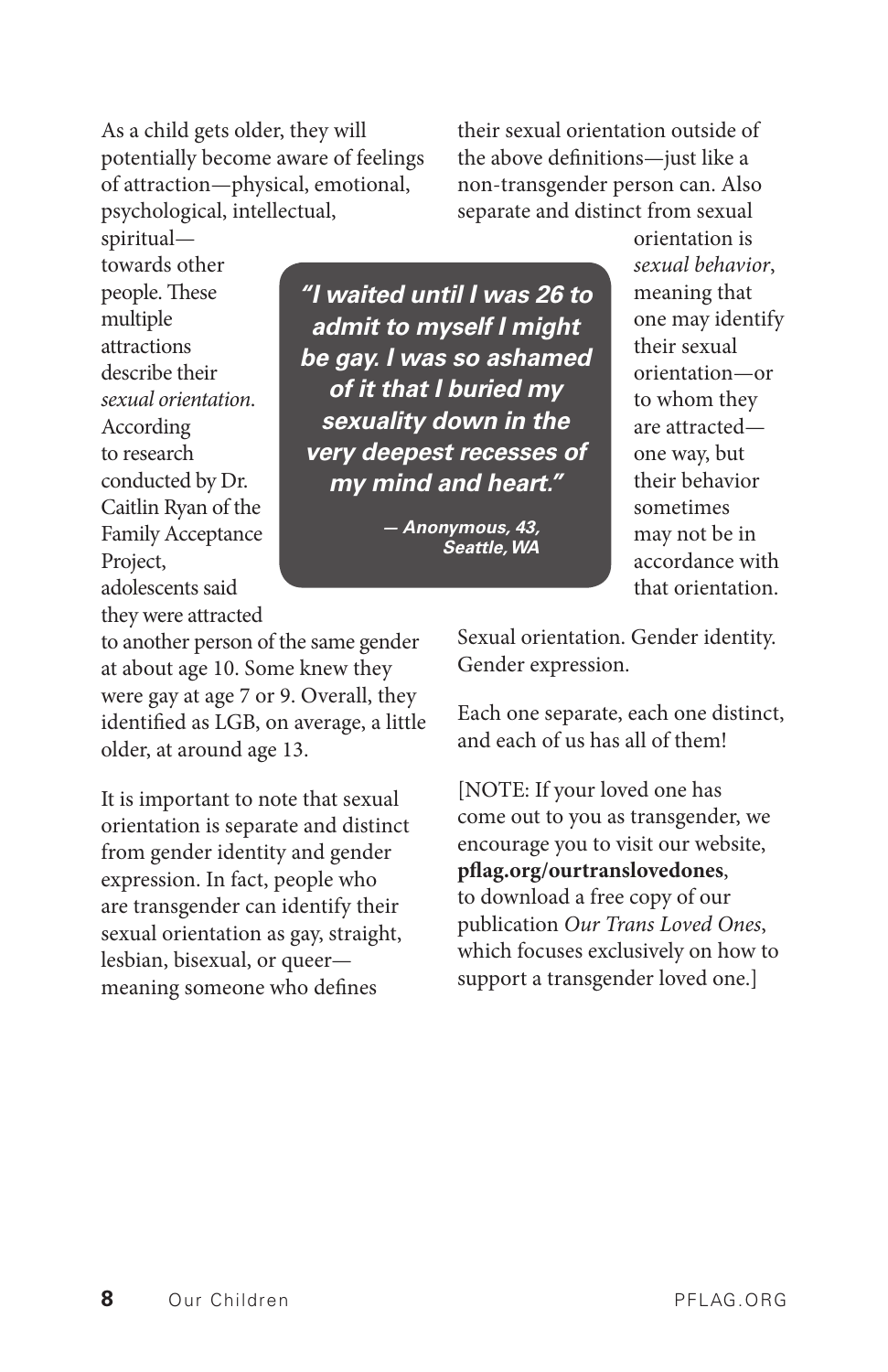### **FREQUENTLY ASKED QUESTIONS**

#### **Why is my child gay (or bi or queer…)?**

When something unexpected happens our first thought is, "Why?" Even those families that are completely accepting of their child's sexual orientation or gender identity sometimes wonder, "How did this happen?" It is okay to ask the question, and here is the answer: Nothing you or anyone else did made your child LGBTQ. LGBTQ people come from all types of families—from faith-based to atheist families, conservative to liberal families, families of every ethnicity and every economic background, with a variety of physical and behavioral abilities. They come from one-parent households, twoparent households, households with stepparents, and multi-generational and multi-ethnic families. They live in every kind of community, large and small. There is no valid research from any mainstream or scientifically sound source that shows that any factors related to how you raise your child contributes to their sexual orientation or gender identity, nor is there any research that points conclusively to any one genetic or biological "cause."

The important thing to keep in mind is that your loved one is the same person they were before they came out to you. What has (perhaps) changed is your *perception* of your loved one, the image you may have had of them, or the understanding you thought you had of their inner world. For some, this new unexpected journey or shift of perception is an easy transition, while for others it can be difficult, but know that it can be replaced with a newer and more clear understanding.

#### **How should I respond?**

As much as you are able, lead with love. For some, this will be the natural response. For others, longheld beliefs may get in the way of being able to respond positively and supportively. As best as you can, however, remember this: No matter how easy or difficult learning about your child's sexual orientation is for you, it probably was extremely difficult for them to come out to you, given the fears and concerns noted above. And if your child or loved one was "outed" by someone else, it can make the situation potentially more difficult.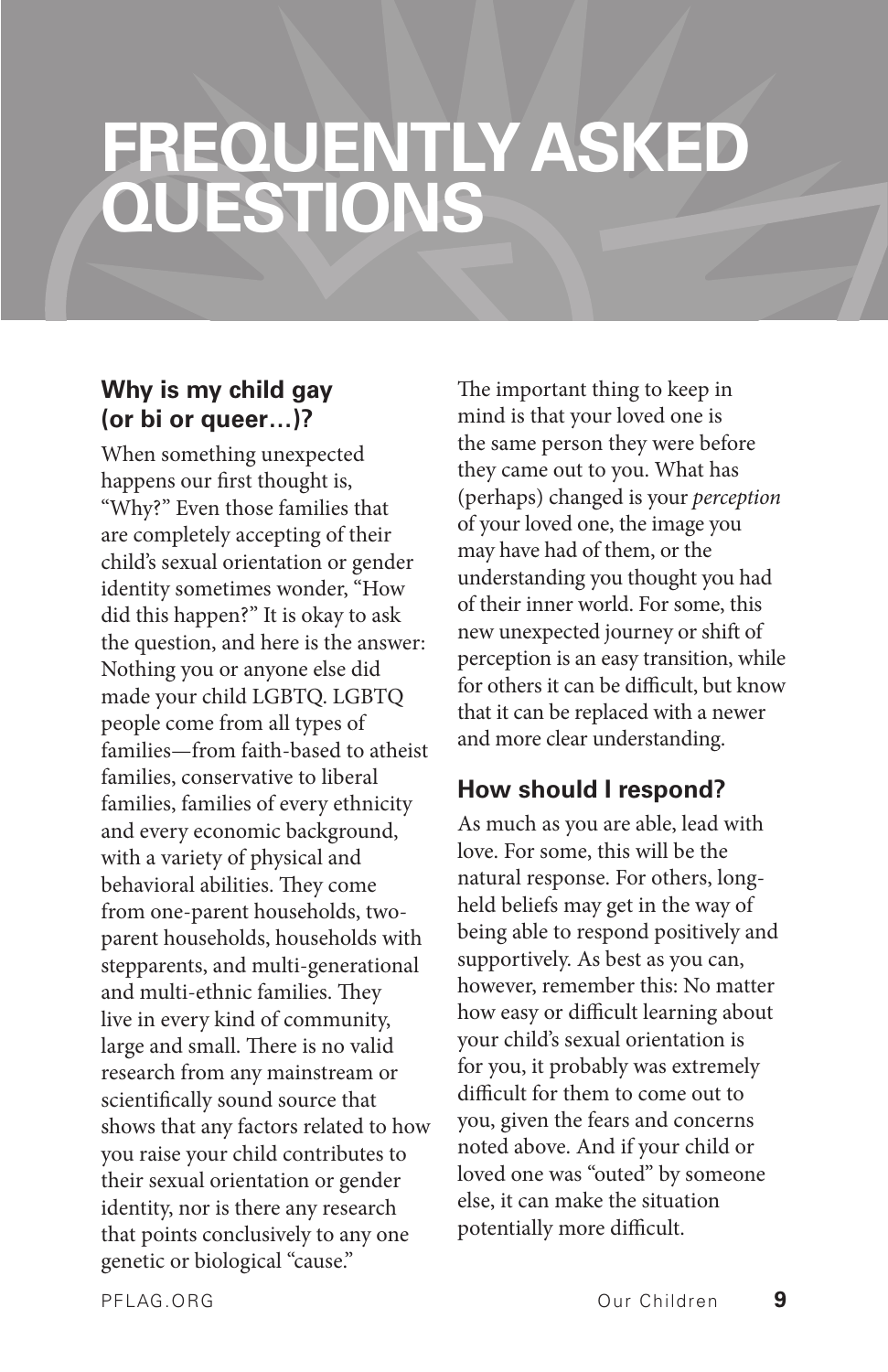It is very likely that your child or loved one will be worried about losing your love. They might be worried about your reaction and response, and may even be worried about losing their family and their home. Sadly, in too many cases, all of these things have happened and continue to happen, with examples being shared in the media, in your community, or even previously in your own family. It is no wonder, then, that many people who are

LGBTQ fear this unknown response prior to coming out.

Although there is no one perfect way to react, *your response to your child, regardless of those feelings, will make an impact on both* 

*your child's wellbeing and your relationship with them moving forward.* Therefore, while it is sometimes challenging to control an initial response or feeling, feeling guilty or embarrassed about that feeling or response should never dissuade you from trying again and doing better; it is possible to change course and then determine how you will respond more positively as you move forward.

If you are not in an immediate place of support and understanding—and as you work towards getting there do your best to try and remember

*"I hope one day we no longer have to 'come out.' That it is a non event. Being gay is no different than having green eyes in my opinion."*

> *— Josh G., 23, San Antonio, TX*

the following: Positive, supportive responses lead to healthier LGBTQ people*.* What does this mean for you? First and foremost, it means finding a place for yourself—away from your child or loved one—to share the emotions you are having if you are concerned that they might have a negative impact. This allows you to be there for your loved one, as best you can, in a positive and supportive way, while at the same time giving yourself time and space

> to honor your own emotions as you work through them. PFLAG is an essential resource, providing just this type of outlet for thousands of people who are right where you are now. And there are many

ways to connect: chapters have local in-person meetings, online groups on Facebook, chats via Twitter, telephone helplines, and can be reached via email. To find your local chapter, visit **[pflag.org/findachapter](http://www.pflag.org/findachapter)**, or contact the national office at **[info@pflag.org](mailto:info@pflag.org)** for referral information.

Dr. Caitlyn Ryan conducted research that followed families going through the coming-out process. The conclusions reached from this study highlight the powerful role parents play in their LGBTQ child's health: Certain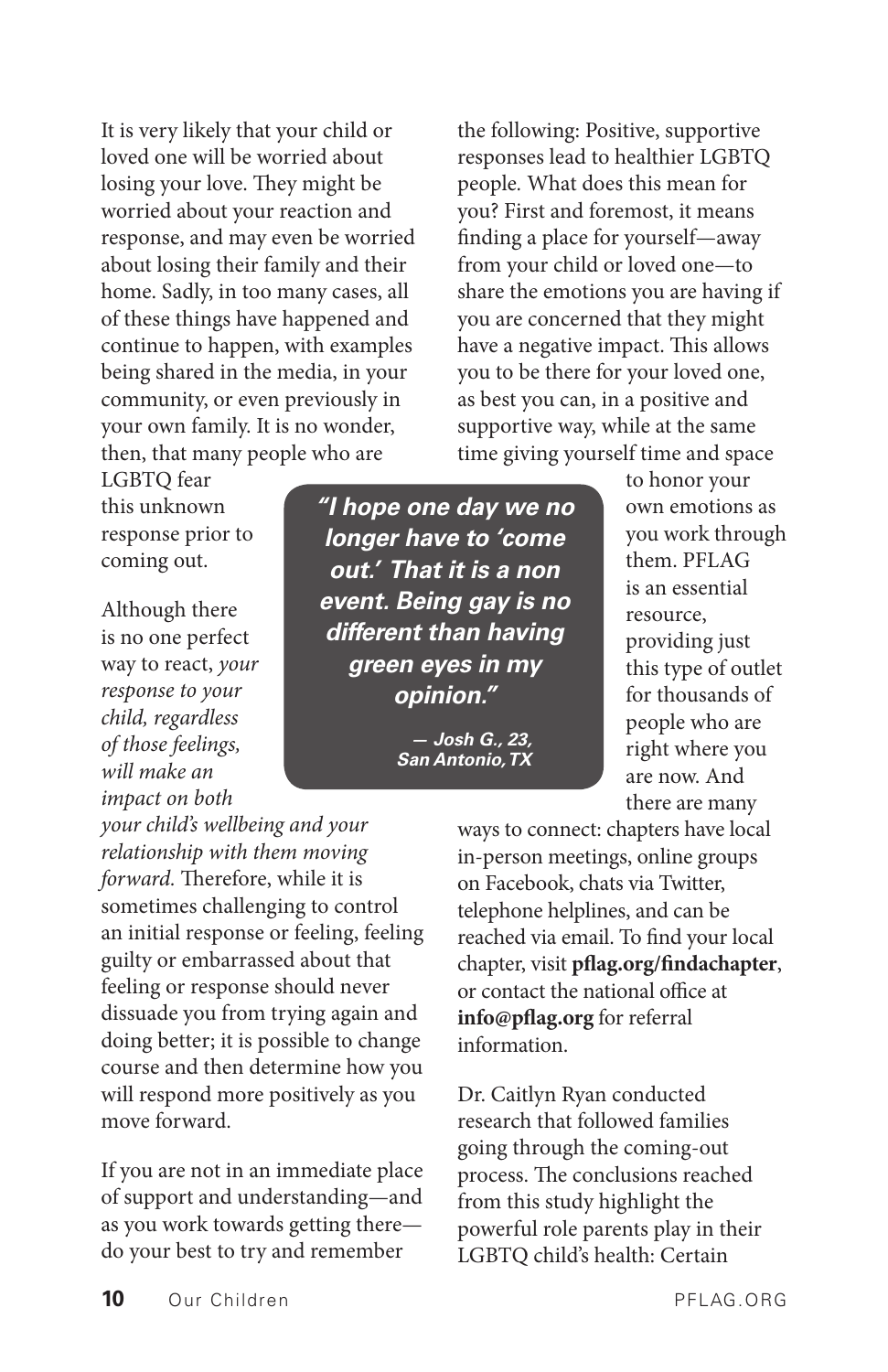response behaviors reduce a child's risk for both physical and behavioral health problems. These include:

- **Speaking with—and listening to—your child about his or her LGBTQ identity.** Give your child ample opportunity to open up and share their thoughts and feelings. Whether they want to talk about their hopes for the future, or a situation that happened in school or at work that day, the prospect for open discussion is endless. If you have a sense that your loved one might want to talk, but isn't doing so on their own, a gentle open-ended question, such as, "How did things go at school/work/church" today, can open the door to dialogue. Don't push, and really listen when they talk. If you make a misstep in your response—whether accidentally using incorrect pronouns (see "Preferred Gender Pronouns" in the glossary at the end of this publication) or asking a toopersonal question—apologize; no one is perfect. It is in making the attempt that you show your love and support.
- **Supporting your child's LGBTQ identity, including their gender expression, even though you may feel uncomfortable.** Despite your potential discomfort, your LGBTQ loved one needs your support. This support can

take a wide variety of forms, from welcoming their LGBTQ friends into your home, to taking them shopping for that just-right piece of clothing they've been asking for, to helping provide access to ageappropriate resources, such as books and films. Imagine how supported your loved one will feel when you speak positively about an LGBTQ character you saw on television, or share a news article on a related issue. Showing an interest in their lives, inclusive of their whole selves, is a subtle-but-powerful way to show that you care.

• **Connecting your child with an LGBTQ role model.** If you come to support easily, it may be because your family or social circle already includes people who are openly LGBTQ. If this is the case, connecting your newly out loved one with the other LGBTQ people in your life—or other positive LGBTQ role models found through friends or behavioral health professionals—offers the opportunity to see not only that you are comfortable connecting with and being close to people who are LGBTQ (a subtle message of support), but also gives youth the chance to see people who are LGBTQ living their lives positively, with friends and family who love them. Showing a young LGBTQ person that the positive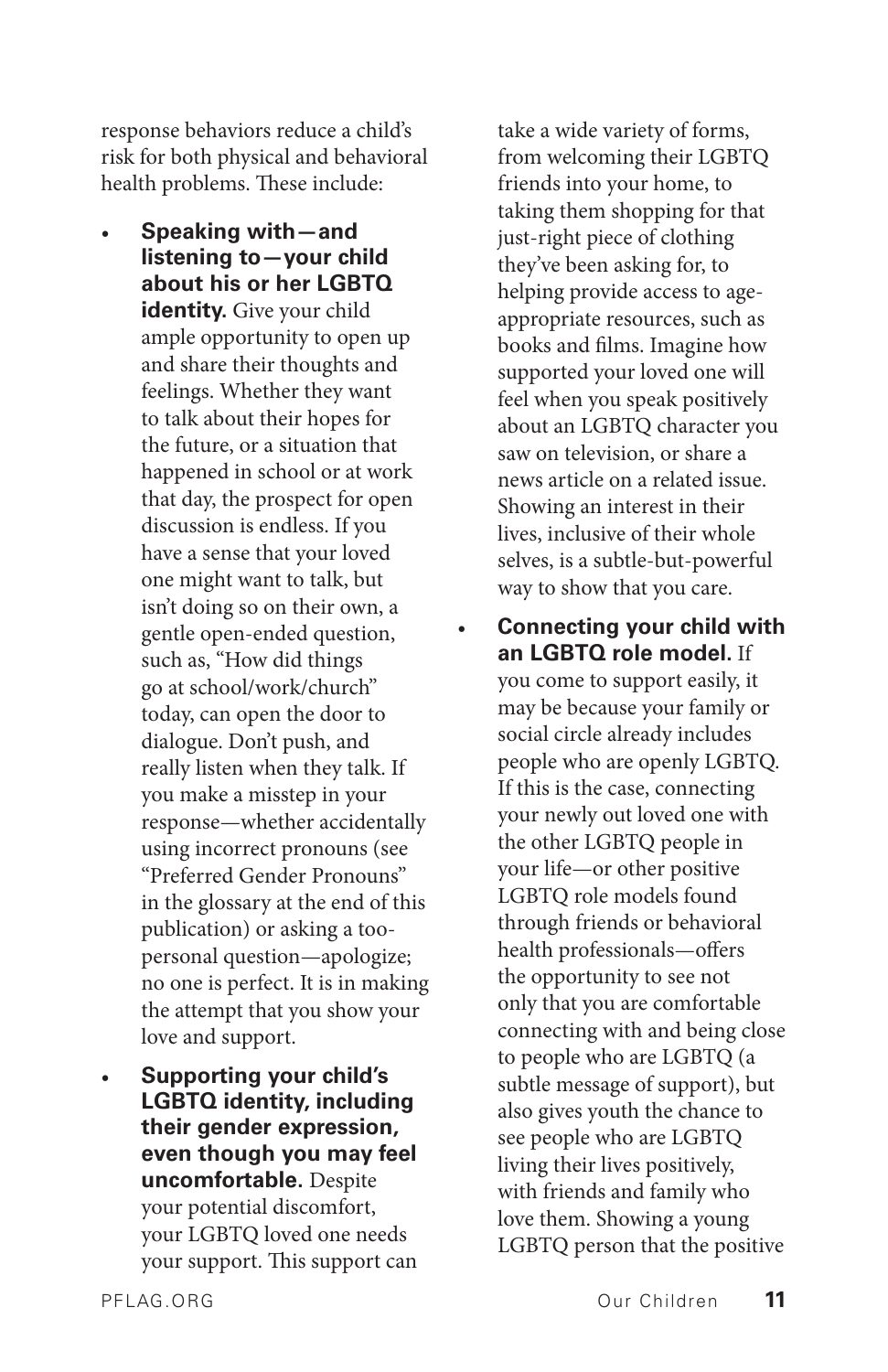possibilities for their future are endless, offers hope and support in a significant and impactful way, and directly positively affects their health and wellbeing.

• **Expressing your unconditional love for your child.** Saying "I love you" is, of course, one obvious way to express your love for your child. But it is true that actions speak louder than words, and taking any—or all—of the steps above will help ensure your child that they have your love and support no matter what. And if you find yourself at a loss for words, sometimes a simple hug can be the best response.

#### **Can my negative feelings or responses harm my loved one?**

Dr. Ryan's research has shown that LGBTQ youth are:

- Nearly six times as likely to report high levels of depression
- More than eight times as likely to have attempted suicide
- More than three times as likely to use illegal drugs, and
- More than three times as likely to be at high risk for HIV and sexually transmitted diseases

These are staggering statistics—but they can be mitigated by your actions.

Of course, overt negative actions such as hitting your child, namecalling, or kicking them out of the house are the most obvious to avoid (although it is worth noting that there are many now-supportive parents and caretakers whose journeys started with one of these reactions, and they came not only to a place of understanding and support, but were able to make amends to their LGBTQ loved ones and move forward from there). But even the most well-meaning person can act in ways that are subtly unsupportive or negative, whether it's blocking access to LGBTQ friends, events or resources, making your child keep their LGBTQ identity a secret and not letting them talk about it, or pressuring your child to conform to more stereotypical gender expression or behavior.

There are also subtle communications that can hurt a loved one who is LGBTQ, whether it's making or sharing a joke that seems innocuous to you, disparaging openly LGBTQ people you see in the media, or even telling an LGBTQ loved one that they are being too sensitive when you do one of the above. It may take time to break some old habits, but making your best effort—acknowledging and apologizing for unintentional missteps—is a real demonstration of love and thoughtfulness.

Try to express your fear, worry, anger, or any other feelings of distress away from your child. Remember, it is never too late to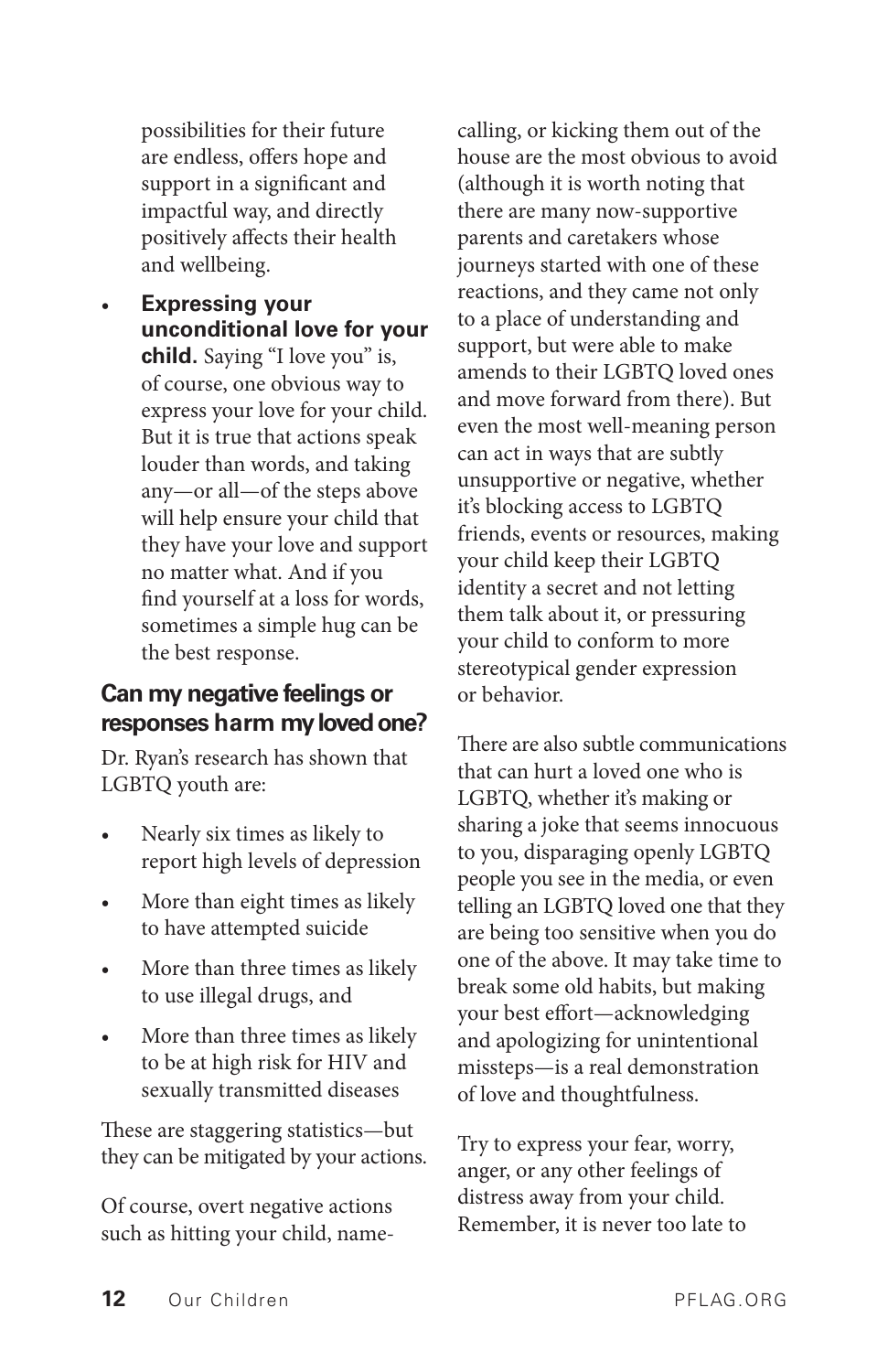respond with love and support. Some parents come to a place of support and understanding early, and for others it takes time. The important thing is that you are working towards understanding.

#### **My child is very young, but likes playing with toys and dressing in clothes I usually think of as being for a different gender. What does this mean?**

#### **How can I keep my child safe?**

They say "Home is where the heart is," and never is that more true—or necessary—than for a person who has just come out. If possible, home should be a safe haven for your child or loved one, a place for them to bring their whole authentic selves, to bring concerns and worries, and where YOU are their safe place to land. This may mean listening to your child or loved one talk about someone to whom they are attracted

It may mean they are LGBTQ… or it may not. It may mean that your child is simply creatively exploring different ways of playing and expressing who they are…or it may not. Do your best to allow your child this time of exploration, and leave the door open for positive, honest conversation; by

*"We laughed, we cried, we hugged and life has never skipped a beat. Andrew is the same wonderful, loveable son that he was the moment before he told us he was gay and our relationship as a family is stronger than ever."*

*— Susan H., 59, Sedona, AZ*

or on whom they have a crush. Perhaps it means sharing affirming television, movies, and literature between you, or, for gender-creative kids, allowing them to explore the full range of that creativity, whether through clothes, toys, or even a change of name if that's

doing so, it is more likely they will continue to communicate with you as they begin to understand themselves more clearly, regardless of what they come to understand about themselves. (For more information on what it means to be—and to support someone who is—gender expansive, turn to the expert opinions, beginning on page 17).

where they are leading you. Of course, it is possible you will still have conflicting feelings. These feelings should be shared, as much as possible, away from your child; this is exactly what PFLAG is here for, whether you attend an inperson meeting or connect with other PFLAGers online or by phone. Remember to visit **[pflag.org/findachapter](http://www.pflag.org/findachapter)** to connect with a local chapter.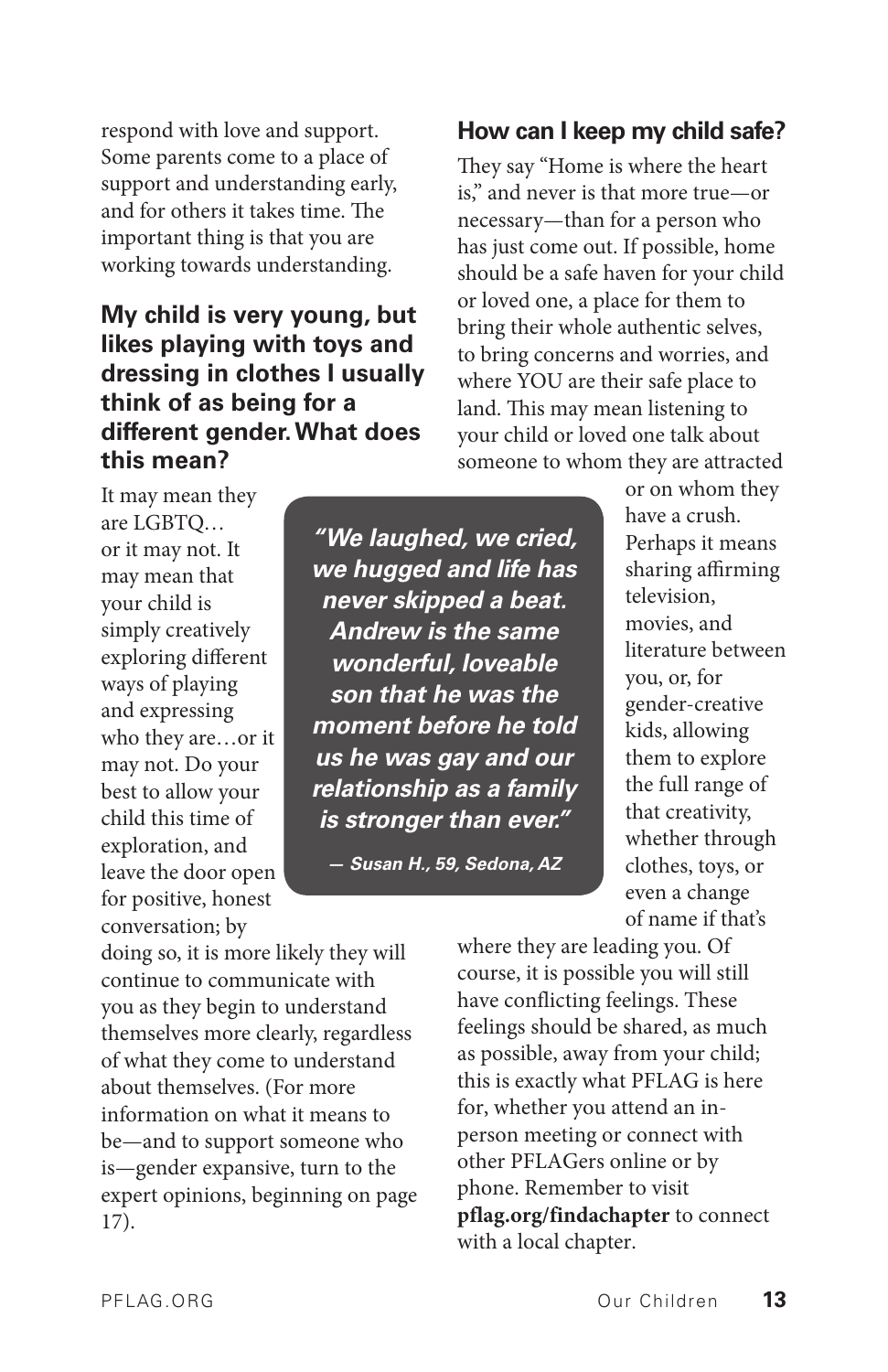Your worries for your loved one's safety outside of the home are a very real, very valid source of concern. Those worries might make you feel that the best way to protect your loved one is to have them hide their sexual orientation, or avoid dressing in the way that makes them feel happiest and most comfortable. Every situation is different, and your intent to protect your child could be received by them as a subtle message that you don't support them and who they are. If you live in a community where coming out might not be safe for their physical well being, have that discussion with your loved one and share those concerns. Work together to make a decision that lets them know you support them and love them, and want what is best for them and for their safety. If together you assess that it is safe for them to be out when outside of the home, then do your best to advocate on their behalf, whether that means asking others to show respect if you hear them speaking negatively or being at your loved one's side if they should need you.

Concerns abound for many parents, caregivers, and loved ones, whether it's safety in school, workplace safety and discrimination, or supporting a loved one in a faith community, or keeping LGBTQ loved ones safe in social situations. PFLAG National offers resources around all of these issues, and more; visit **[pflag.org](http://www.pflag.org)** to find the resource that is best for you.

One of the most important things you can do to keep your loved one safe is to acknowledge their identity, and understand that, while a person may choose to change their own sexual behavior or gender identity or expression, **sexual orientation, gender identity, and gender expression cannot be changed by outside influences, such as "reparative" or "conversion" therapy," which is, in fact, a dangerous and damaging practice.**  Every major mainstream medical and behavioral health association agrees that attempting to change one's sexual orientation or gender identity does not work and is, in fact, incredibly harmful, increasing the risk for depression, self-harm, substance abuse, and even death by suicide.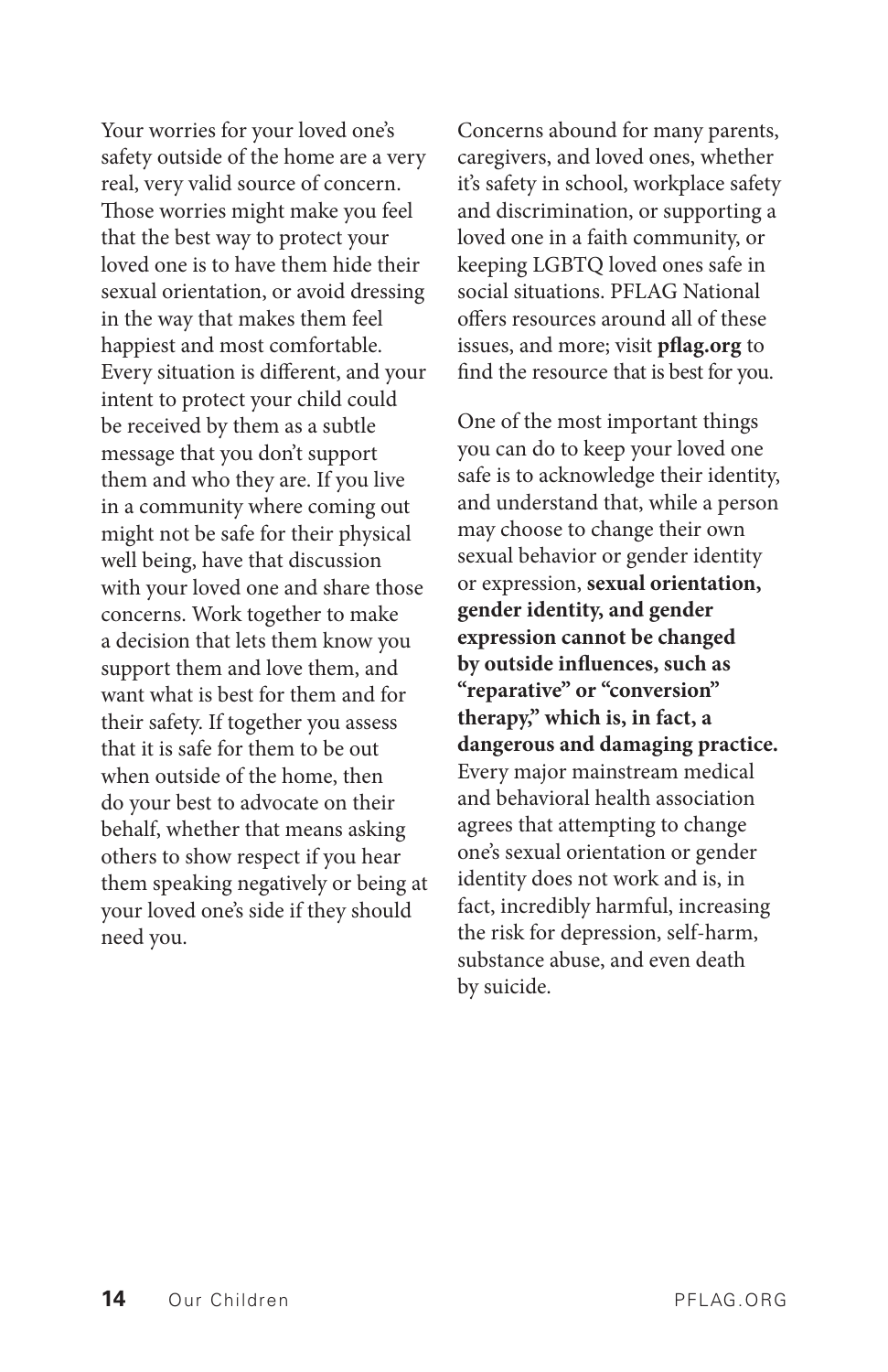## **NEXT STEPS**

The PFLAG National website, **[pflag.org,](http://www.pflag.org)** is the go-to hub for information, resources, and support. From there you can:

#### **Contact a PFLAG Chapter.**

There are more than 400 PFLAG chapters across the country, each of which provides peer-to-peer support for families, and allies of the LGBTQ community as well as support for LGBTQ people themselves. This one-to-one connection can be a crucial part of your journey.

Through PFLAG you will meet people who have either gone through what you are going through, or are currently going through the same thing, and are ready to share and listen. Whether you need support to move forward through difficult feelings

*"My mother's last words to me were that of acceptance and love at a time I was filled with fear and hate of the world. My mother will always have the best place in my heart for giving me that gift."*

> *— Christopher M., 29, Washington, D.C.*

PFLAG chapter by e-mail or phone, or find one of our chapters on social media, primarily on Facebook and Twitter.

### **Read Other PFLAG Publications.** PFLAG has

additional publications on specific issues including *Our Trans Loved* 

*Ones*, written specifically for the loved ones of people who are transgender; *Be Yourself*, which is geared toward not yet—or newly—out LGBTQ youth; and a whole host of publications from our Straight for Equality<sup>TM</sup> project.

about your loved one coming out or are immediately accepting but need support and education from others about how you can support your loved one—you will find that help through PFLAG. Contact a

**Do More Research.** There is a tremendous amount of information available about the LGBTQ community, parents with LGBTQ youth and adult children,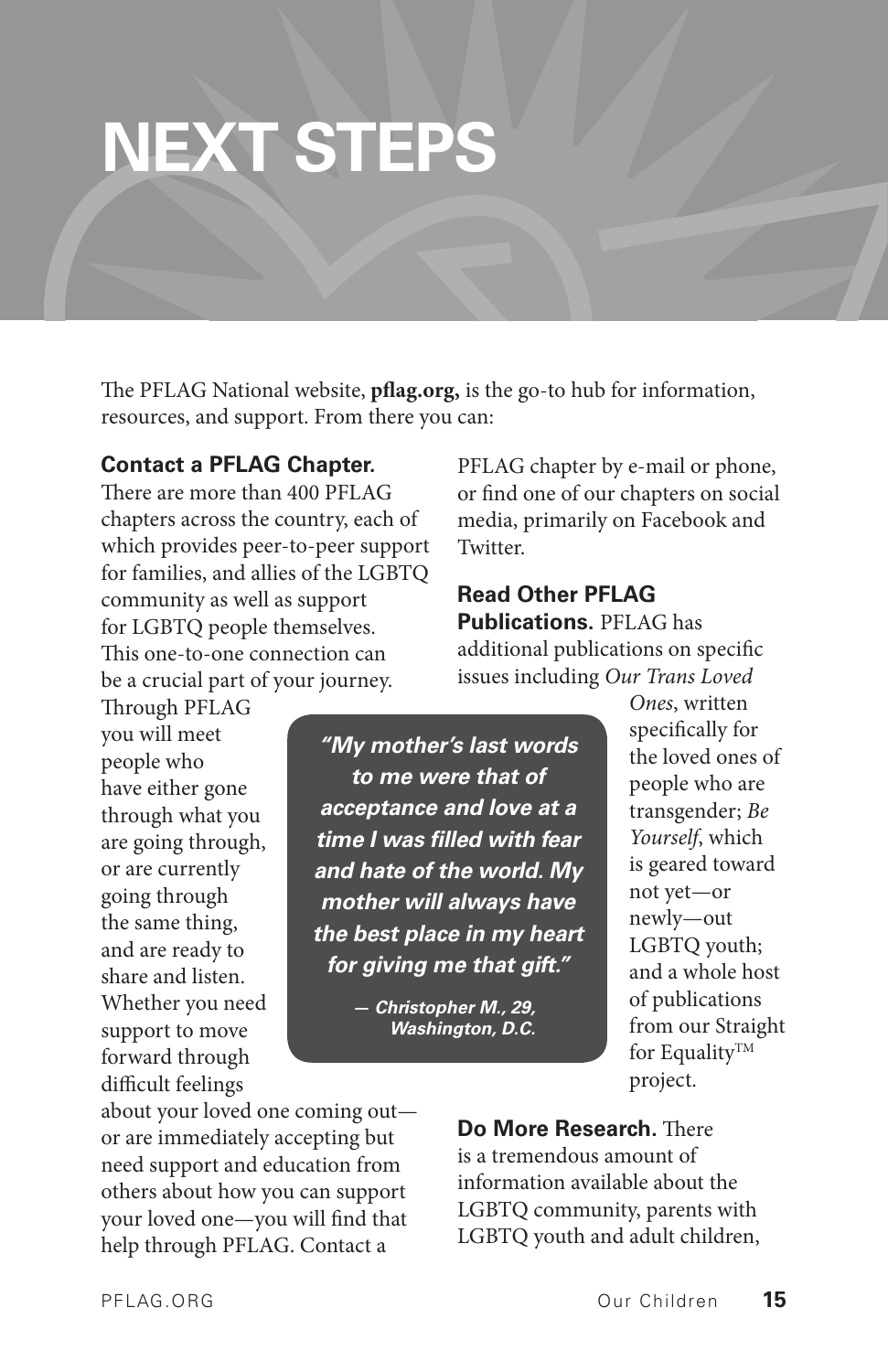and anything else you might want to know. The PFLAG National website—**[pflag.org](http://www.pflag.org)**—which is full of articles and information on all of these issues, and more.

In addition to the PFLAG National website, you can connect with us on social media via Facebook (**[facebook.com/pflag](http://www.facebook.com/pflag)**), Twitter (**[twitter.com/pflag](http://www.twitter.com/pflag)**), Instagram (**[instagram.com/pflagnational](http://www.instagram.com/pflagnational)**), and Pinterest (**[pinterest.com/pflag](http://www.pinterest.com/pflag)**).

#### **A final thought…**

After more than 40 years of working with families, our experience tells us that the unconditional love you have for your child is the most important thing to remember, whether you came to PFLAG already affirming, strongly in denial, or anywhere in between. The process of reacting and responding to your child or loved one's sexual orientation or gender identity disclosure is an opportunity to bring you, your child or loved one, and your family closer. And, if you aren't at a point where you can come out loud and proud as the parent, caregiver, or loved one of a person who is LGBTQ, there may very likely come a point where you can begin to do so. Be patient with yourself, patient with your loved one, and remember: You always have a home in PFLAG.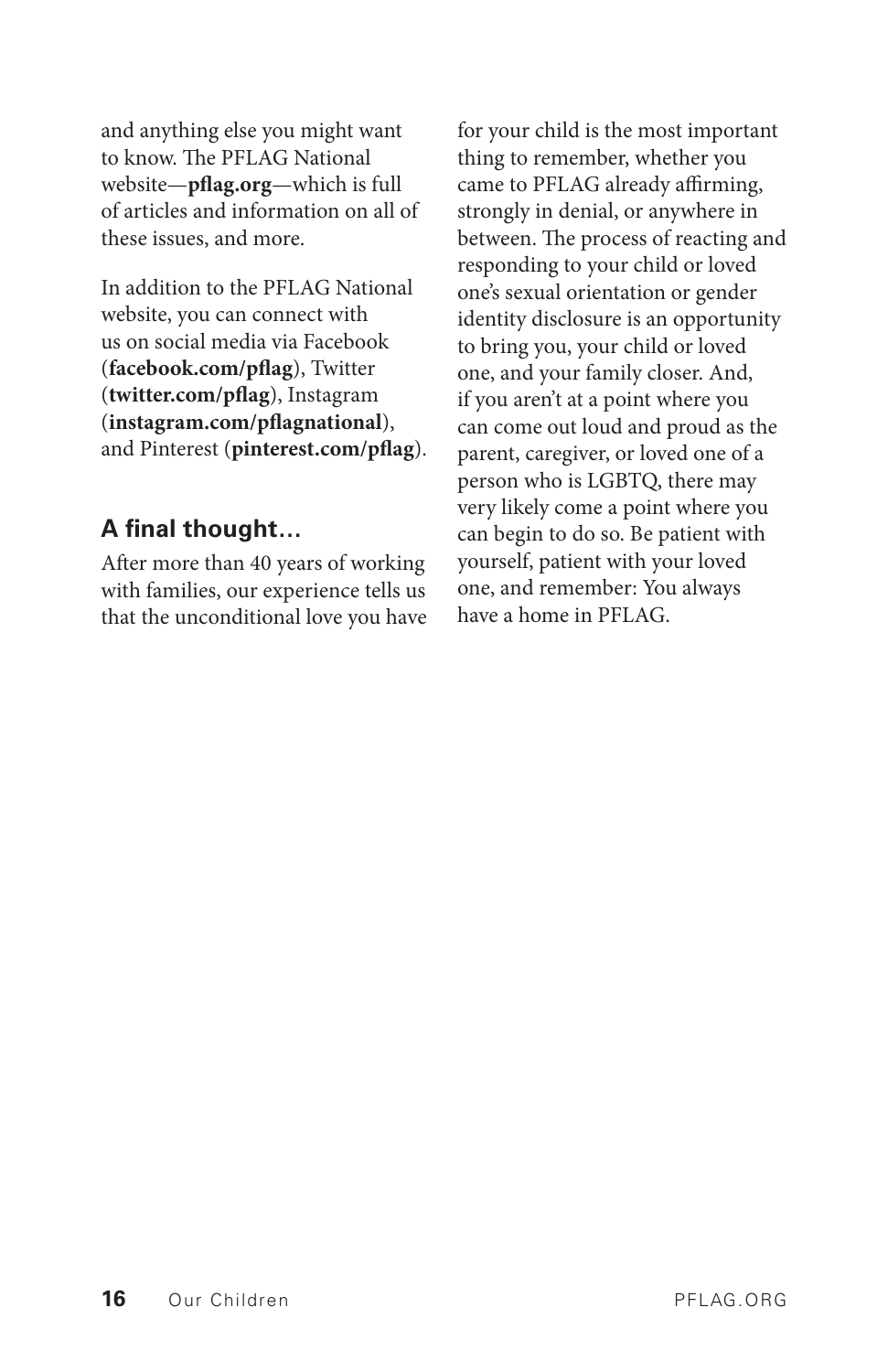### **EXPERT OPINIONS**

#### **Diane Ehrensaft, Ph.D.,** Director of Mental Health; Founding Member, Child and Adolescent Gender Center

What's the first thing a new parent typically gets asked about their baby or baby-to-be?

#### "Boy or girl?"

We are really asking about the baby's sex, based on observations of the baby's genitals and assumptions about the baby's chromosomes. But nobody yet knows about the baby's gender, who that little person will know themselves to be as male, female, or other, and how they want to "do" their gender—playing by their culture's rules for gender or making up their own as they go.

When it comes to gender, it is not for us to decide, but for the children to tell us who they are, if we give them the chance. And they are now telling us, in words and actions, that gender does not come in just two boxes, male and female, but in an infinite variety of shapes and sizes. We can think of it as a web, with each child, over time, spinning

together threads of nature, nurture, and culture to arrive at their own unique gender web, the gender that feels most true and authentic. Their gender web will be made up of their gender identity—their sense of themselves as male, female, or other, and their gender expressions—the clothes they wear, the games they play, the children they play with, and so forth. Like fingerprints, no two children's gender webs will be the same. But unlike fingerprints, a child's gender web is not indelible. It can change and flow throughout that child's life.

Most children discover that the gender they know themselves to be is a match with the gender assigned to them on their birth certificate. But a few will let us know that we got it wrong—our youngest cohort of transgender people. And many will be resistant to their culture's rules and regulations for gender, especially if they are rigidly divided for boys and girls. They may be the boy in the pink tutu, the girl who trades her bikini for her cousin's swim trunks, the boy in the doll corner, the girl enthralled by all the trucks. At the end of the day, we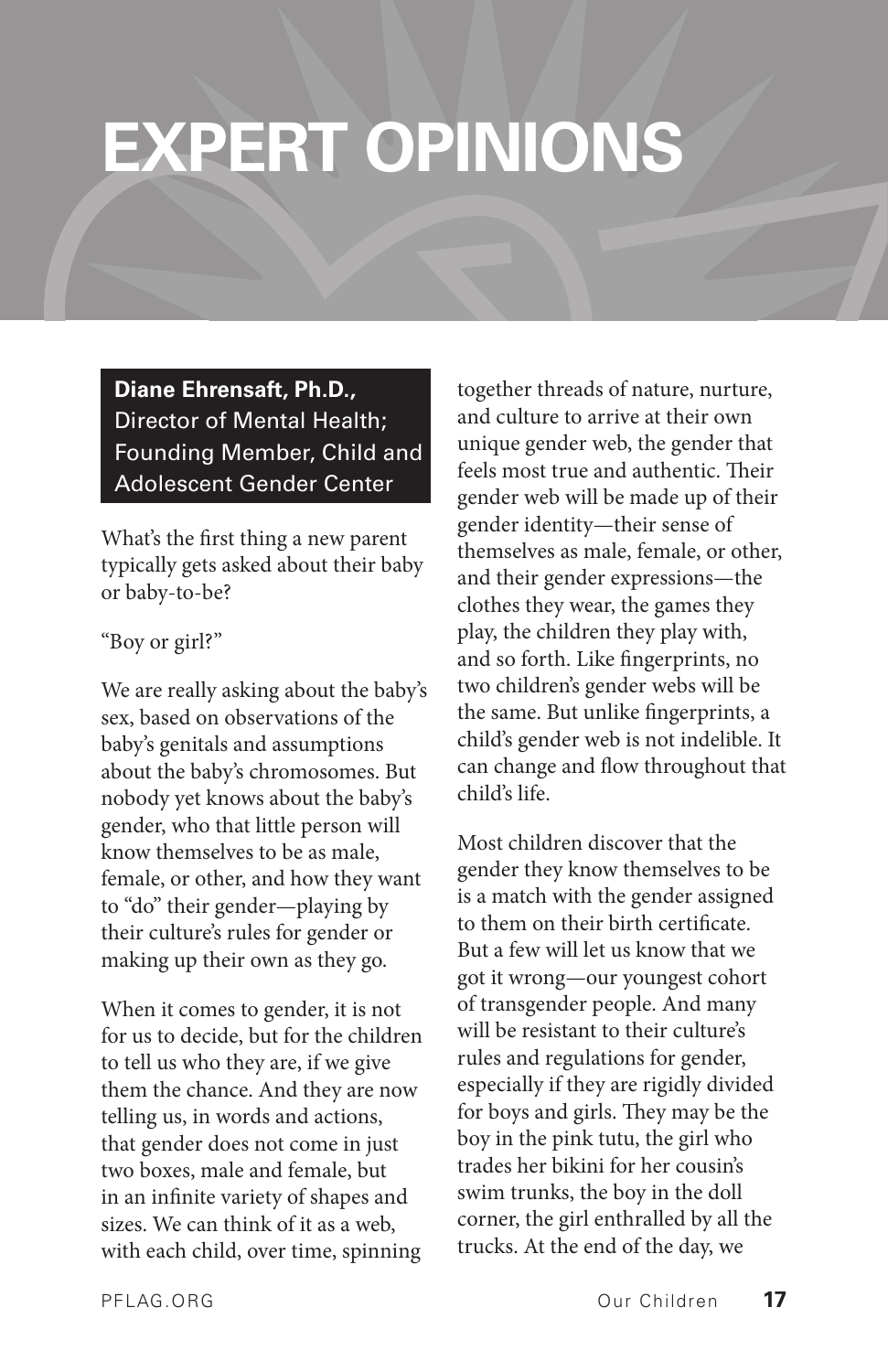hope all these clothes and toys will become people things, rather than designated boy or girl things. In the meantime, they will remain the tools children may use to tell us who they are. These are the children we refer to as our gender nonconforming, gender independent, gender

expansive, gender fluid children accepting their assigned gender identities but tweaking their gender expressions. Some may take a short excursion in living in the opposite gender, but not stay there. A fair number,

but not all, will explore their gender selves on the way to later discovering their gay selves. Yet it should always be remembered that gender and sexual identity are two separate developmental tracks, not to be confused with one another, like railroad tracks—parallel but crossing at certain junctures.

Then there are some young children who re-arrange both—gender identities and gender expressions. They refuse to pin themselves down as either male or female—maybe they are a boy/girl, or a gender hybrid, or gender ambidextrous, moving freely between genders, living somewhere in-between, or creating their own mosaic of gender identity and expressions. As they

grow older, they might identify themselves as agender, or gender neutral, or gender queer.

Each one of these children is exercising their gender creativity, and we can think of them as our gender creative children. In their

*"Like fingerprints, no two children's gender webs will be the same. But unlike fingerprints, a child's gender web is not indelible. It can change and flow throughout that child's life."*

youngest years, adults around them may make the mistake of saying, 'Oh, it's just a phase." In pediatric thinking, a phase almost always means something negative—like colic or terrible twos—that, to soothe a

parent's anxiety, is guaranteed to disappear with time. That is exactly the negative message often sent to confused or curious parents when the pediatrician counsels them about their young child's gender nonconformity, "It's just a phase. Your child will outgrow it."

Indeed, a child may certainly move on from their present gender presentation as they spin together their gender web over time. But most gender-creative children are not going through a phase, and parents don't need reassurance that their child will move away from their gender creativity but rather encouragement and support them to help their child stay with it to become the most gender healthy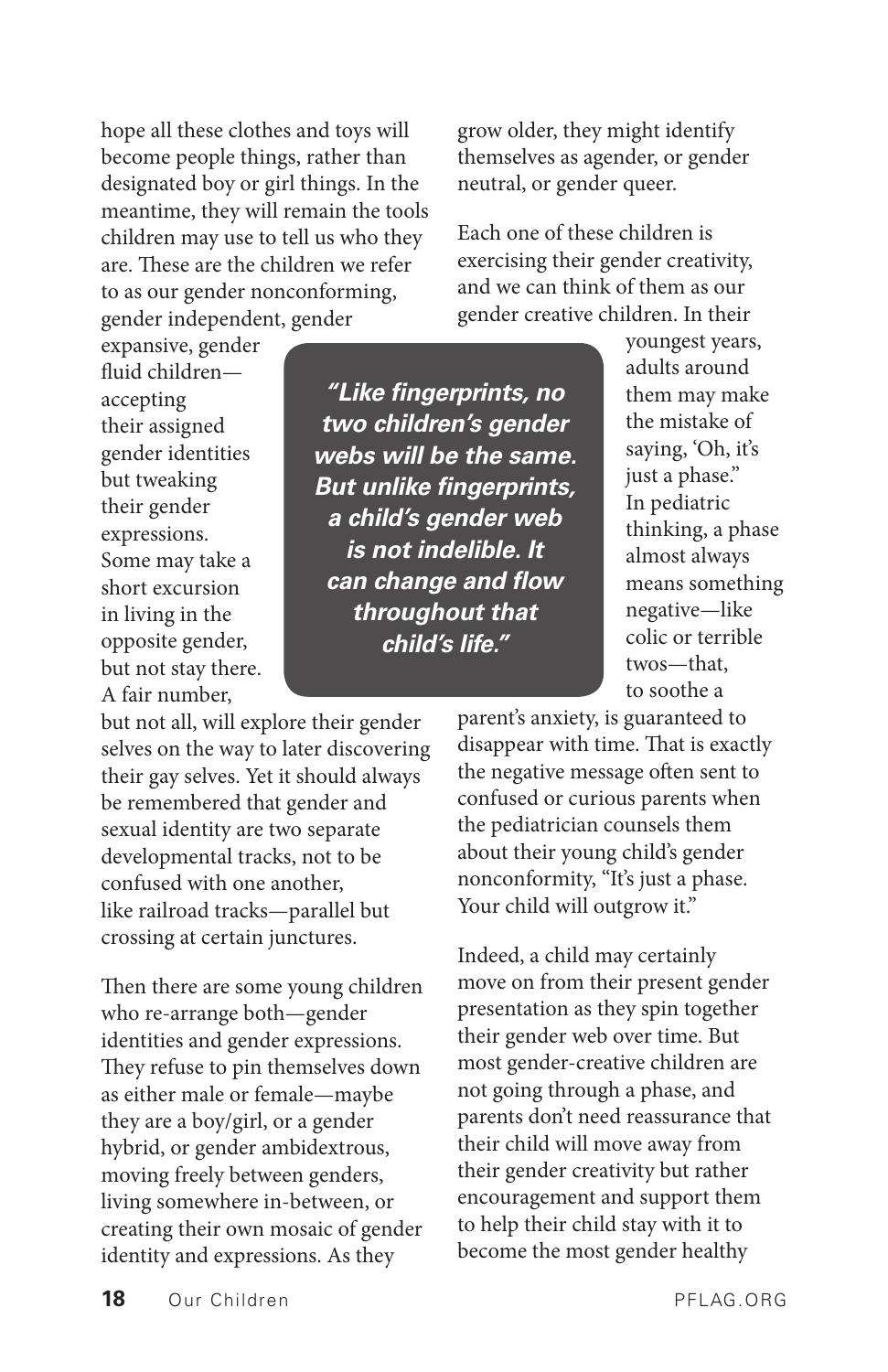child they can be—the child who gets to be the gender that is "me" rather than the gender everyone around them might want or expect them to be.

A young gender creative child will need a psychological tool box and some resilience building to meet up with the challenges of going against the gender grain in a community that might not be ready to accept that child. Parents, siblings, and other relatives will need professional and community support to be the most accepting family they can be—that is a major ingredient for children's gender health.

To that end, parents will need constant reminders that any who

#### **Lisa Kenney,** Executive Director; Gender Spectrum

What do you do when your son announces to you that they are "changing their gender," uses a term you've never heard of to describe himself (neutrois, agender, nonbinary, genderqueer, androgyne…), and when you didn't know what he meant, he left the room and now won't speak to you about it? Or perhaps your daughter has begun wearing what seem to be men's clothing, binding her breasts to appear more flat-chested, and recently asked you not to use gendered pronouns when referring to 'her' anymore, preferring that you use "they"; you're left wondering

have "blamed" them for their child's gender nonconformity will need help learning that parents don't make their children's gender, the children do. Some parents see so much else going on with their child that they are stymied—with all that "noise," how can they even tell if the "gender stuff" is real? That, too, is where a gender-sensitive mental health professional can be a tremendous support in sorting this out. And all of us will need to become allies and advocates for these young children, whether they be transgender, gender fluid, gender queer, agender, and so forth, to create a social world that reaches toward gender infinity rather than shrinking into gender restriction.

if this is just a phase, or if there's something more that you need to understand about your child.

Traditional ideas about clothing, accessories and other expressions of gender are changing. This has always been true as gender norms change over time. However, changes have tended to be slower and more modest. Today's questioning of gender asks that many things taken for granted be given closer examination; conformity is not a given. So what do we do when our child begins to express their gender in new ways, or comes to us and tells us something new about their gender?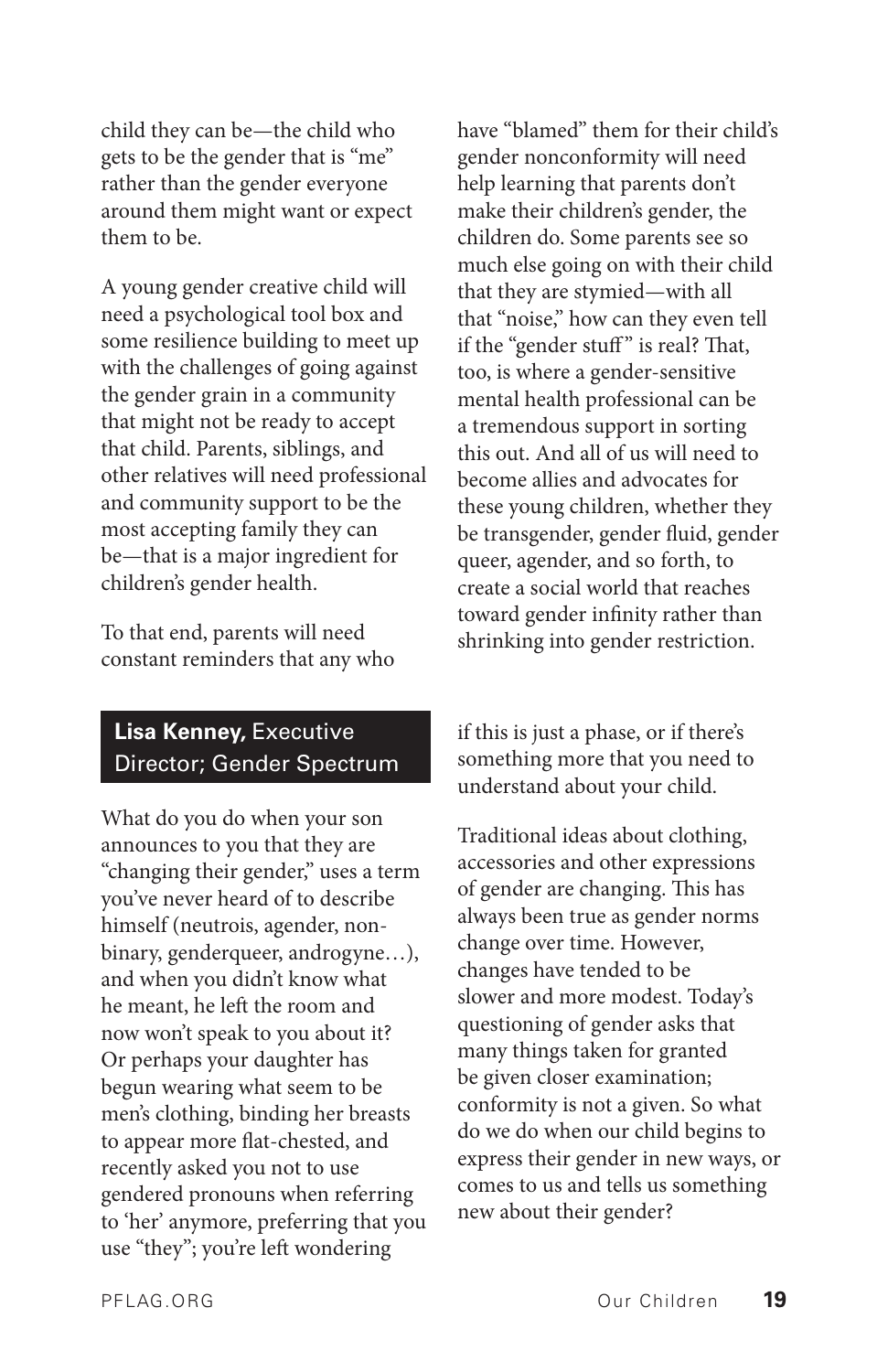There is a generational divide in our understandings of gender. The two genders, man and woman, that most of us grew up with have given way to richer, more complex ways of thinking and talking about gender. For the first time, polls conducted with people in their 30s and younger indicate that they see gender as a spectrum, rather than a binary concept with only two pre-assigned categories. You're not alone if you

They will be paying particular attention to what you say- and doafter their disclosure. Be mindful they will be observing you and interpreting your actions so be sure to let them know that you understand the importance of what they told you. Communicate your love and respect for them, reassuring them that what they have shared doesn't change that in any way.

feel a bit out of touch with what's going on with gender now, or if new pronouns and gender terms seem like a foreign language.

As you already know, parenting is an improvisation;

we figure it out the best we can as we go along, and what seems initially difficult and overwhelming ultimately becomes manageable. This parenting challenge is no different in that regard. There are no simple, one-size-fits-all answers, but there are strategies you can use as you find your way with your child.

#### **Reassure Your Child**

Sharing who we are with another person is an act of trust and love. It also leaves us vulnerable. Your child took a risk in sharing their gender with you in the hope that you would see them as they see themself.

*"You're not alone if you feel a bit out of touch with what's going on with gender now, or if new pronouns and gender terms seem like a foreign language."*

#### **Listen**

Resist the urge to talk more than listen when your child tells you about their gender. Sometimes as parents we can fall into the trap of thinking we know our

children better than they know themselves. When they tell us something about themselves that doesn't fit the picture we have- or want to have- of our child, we may try to deny it. But listen to what your child is trying to tell you- in all likelihood they had been thinking about this for a long time before they decided to share it with you.

#### **Ask Questions**

Language around gender is evolving and the exact same terms can mean different things to different people, so it's important to ask your child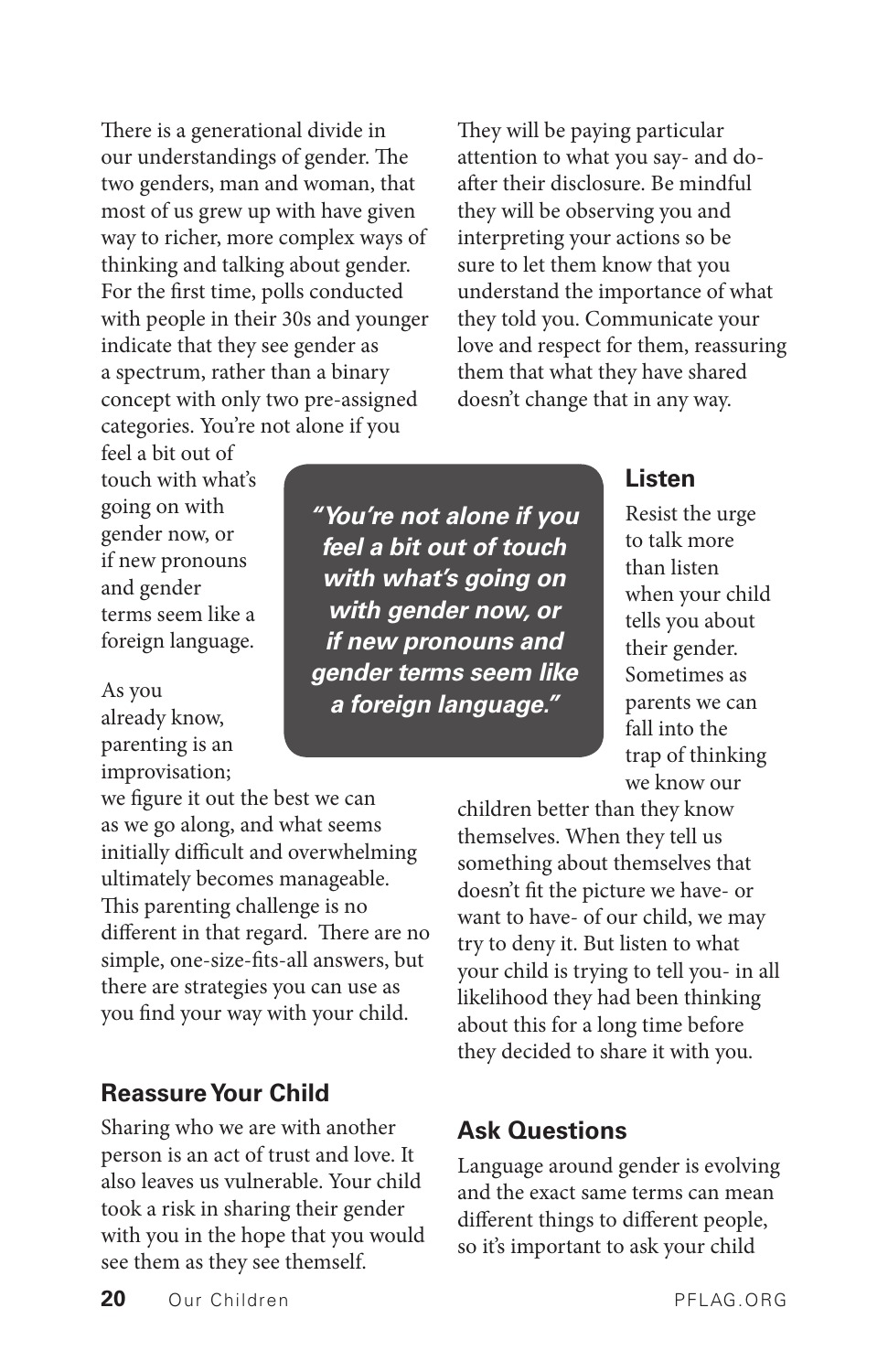what the terms they use mean to them. Asking "What does this word mean to you?" or "What language would you like me to use when referring to your gender?" helps you understand important information about your child and how they see themself, while also letting them know you are curious and wanting to understand who they are.

#### **If Needed, Ask Forgiveness and Try Again**

If you felt knocked off balance, confused, afraid or even angry when your child shared with you about their gender, please know you are not alone and that other parents have felt the same way. If your initial response to your child was negative, poorly received, or simply didn't sufficiently communicate your love and commitment to your child, you can change your approach to one that feels better for you and also supports them. It is never too late to make that shift.

#### **Get Support for Yourself**

It is incredibly important for you to have a place that is safe to learn and explore issues related to gender. Connecting with parents who are going through the same process can be a lifeline and an invaluable resource. Go to a local support group or PFLAG meeting in your area, or an online parent support group if that's not possible. Gender Spectrum and other organizations offer workshops and conferences for parents and other family members where you can learn more about gender and connect with others. You're not alone in this process and you'll gain strength in talking with parents from all walks of life who are also navigating this journey.

(This is adapted from *The Transgender Teen: A Handbook for Parents and Professionals Supporting Transgender and Non-Binary Teens*  by Stephanie Brill and Lisa Kenney.)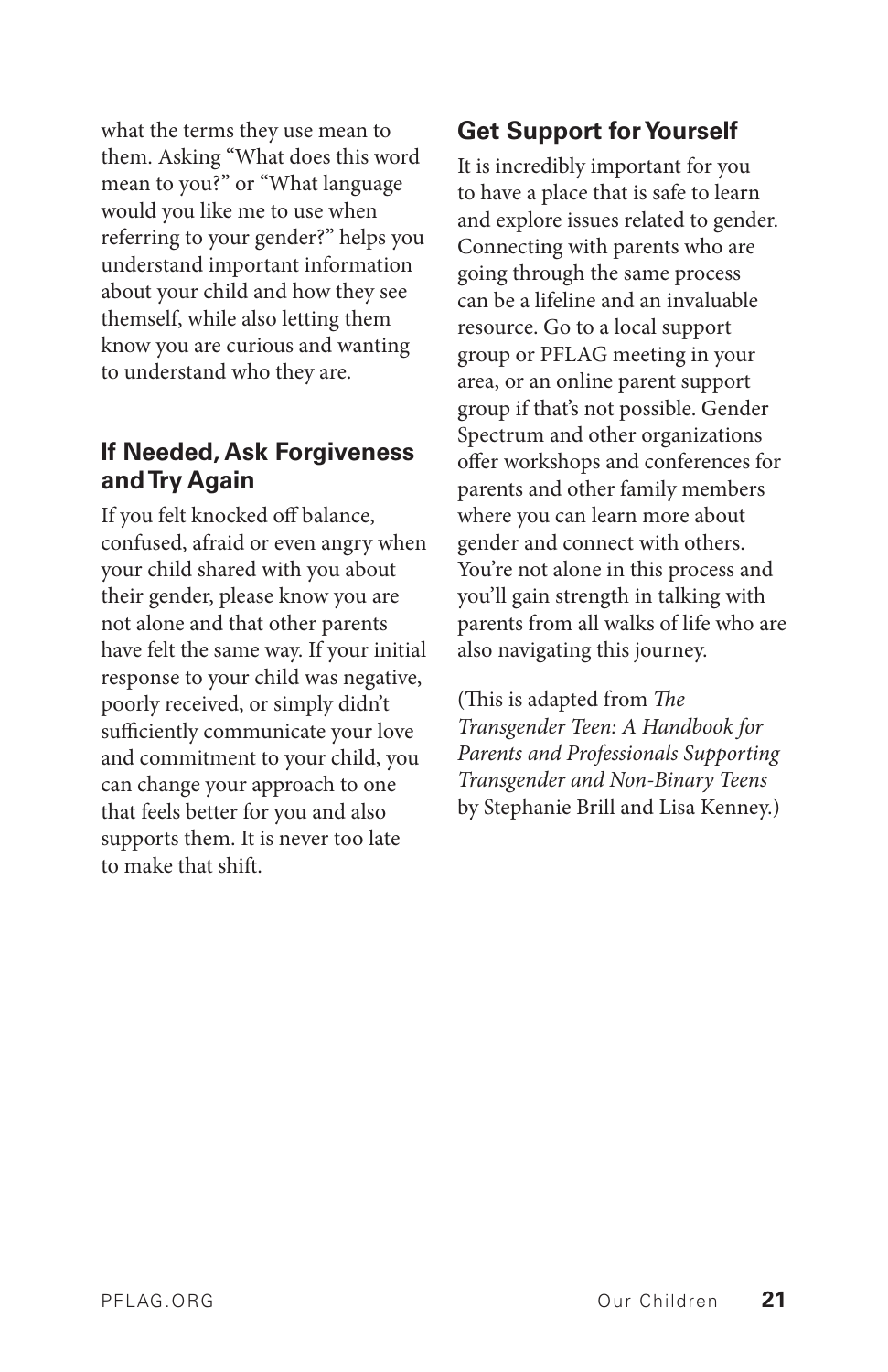### **FIRST-PERSON STORIES**

#### **Lori Duron, parent of a gender-creative son**

When our son, C.J., was a toddler and started playing with dolls, wearing dresses and drawing himself as a girl, my husband and I became consumed with feelings

of confusion, sadness, worry and constant panic to "figure out" our son who seemed to be a girl at heart.

Six years later, C.J.'s penchant for all things pink, glittery and fabulous hasn't changed; but we have—for the better. I wish I

could go back in time, give myself a hug and tell myself that things do, in fact, get better.

I'd tell myself to chill out and give things some time. The only way to tell if something is a phase or has some deeper meaning is to wait it out and patiently observe it.

*"C.J. and our family aren't weird, we're just different and if everybody were the same this world would be a very boring place. We paint nails, braid hair, tap dance and smile big. People like C.J. give the world color. We enjoy the rainbow."*

I'd tell myself to search out resources and get educated. Before C.J., I didn't even know the differences between sex, gender and sexuality. This unique parenting journey doesn't have to feel lonely; support, information and a sense of camaraderie are out there waiting to be found.

> I'd tell myself to gather a stellar supporting cast. We'd be lost without our family, friends, pediatrician, therapist and child advocate. It takes more than one or two people to healthily launch a differently gendered child into adulthood.

I'd tell myself to show C.J. examples of other kids like him. Before we were lucky enough to be a part of a gender nonconforming playgroup, we read lots of books about kids who are gender nonconforming or different from the norms of society. Our favorites are *The Boy Who*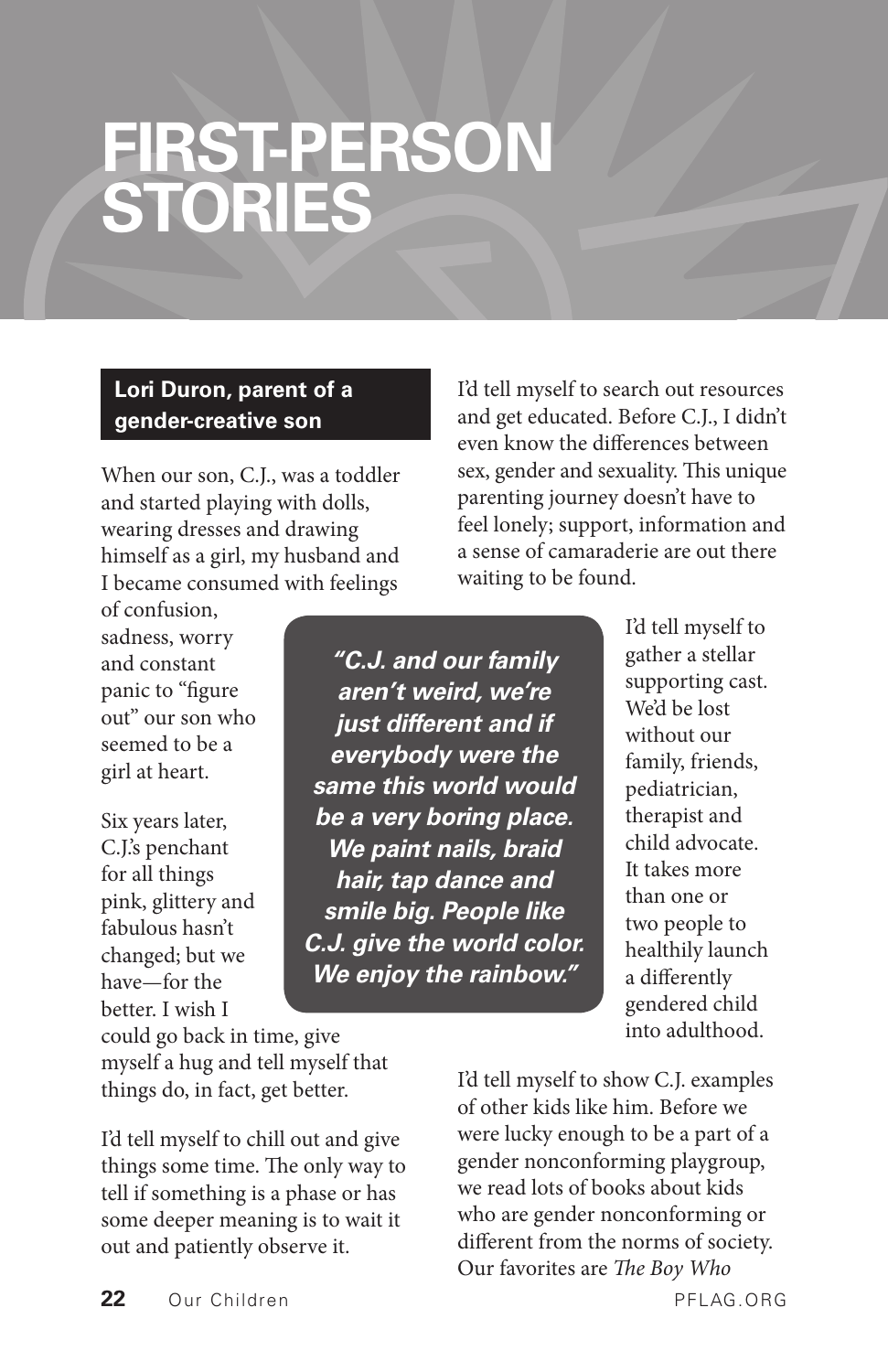*Cried Fabulous*, *A Fire Engine for Ruthie* and anything else by Leslea Newman. Todd Parr books are great, too.

Most of all, I'd tell myself to enjoy the path less traveled. C.J. and our family aren't weird, we're just different and if everybody were the same this world would be a very boring place. We paint nails, braid hair, tap dance and smile big. People like C.J. give the world color. We enjoy the rainbow.

Our family and its support system have evolved over the last several years. We know that we are here to love our child, not change him. He's absolutely free to be who he was

#### **Don Rogers, parent of a gay son**

My wife, Gena, and I have been married 48 years. We live in Texas and have three sons and five grandchildren. Our youngest son, Josh, is gay.

When Josh was 14, he told the youth minister at our church that he thought he was gay. The youth minister called Gena in and said that he did not think Josh was gay but simply going through a phase. They basically shut down any effort by Josh to come out; Gena didn't even tell me about the conversation, and simply ignored it. She told me later that it was incomprehensible to her; she thought it couldn't be true.

created to be while knowing that we love him no matter what.

Parenting is hard as hell. We used to stop every once in a while and dreamily imagine what life would be like if C.J. conformed to traditional gender norms. Now we wouldn't change our experiences or our son for anything in the world. We are blessed beyond comprehension to have a gender-nonconforming son. It's easy to feel blessed when you get what you expect. But can you feel that way and still be thankful when things turn out not as expected? When things are more different than normal, more challenging than easy? Yes, you can. That is what C.J. taught us.

For a few years after that, Josh tried to be straight. He dated girls and tried his best to be someone he wasn't. Then at the age of 19, he came out to Gena and me.

I was devastated. I was a fourthgeneration Southern Baptist and a fourth-generation Texan. Everything I had known, everything I had been taught, was that homosexuality was a sin and could not be accepted. This was something that had been ingrained in me, and something I had never questioned. So Josh's declaration that he was gay shook the very foundation of my beliefs. It took a long time for us to assimilate what had happened, and each of us dealt with it in our own way.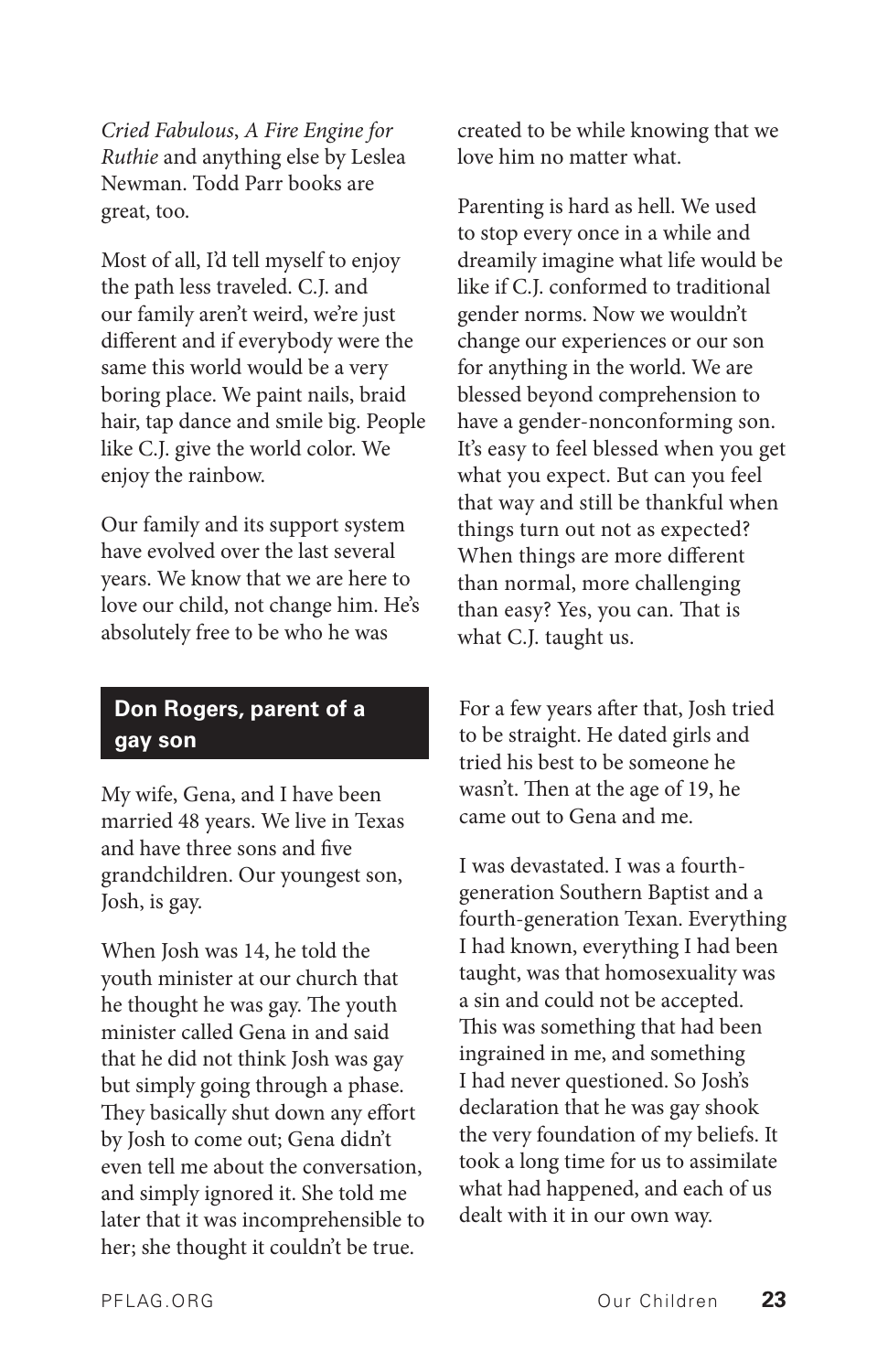My way was to turn to research and books. I was a schoolteacher, having taught for 34 years. So I began reading everything I could, starting with the history of Christianity and homosexuality in the church.

time growing up because kids bullied him. I suppose we should have known that Josh was gay, but for Gena and me, that was not something we even considered. We were confirmed Southern Baptists,

I researched online, and I read books from both perspectives. Ultimately, I realized that I could reconcile my son and my faith. I came to see that Josh was born this way, and he cannot change who he

*"Ultimately, I realized that I could reconcile my son and my faith… Understanding this changed me completely, and it changed the way I look at other people."*

is. Understanding this changed me completely, and it changed the way I look at other people.

It probably took longer for Gena to accept that Josh was gay. She grieved hard. She never said "Leave" or "I do not love you," but it was incredibly difficult for her. She prayed for a miracle—for God to change Josh so he would not think he was gay anymore.

But then she realized her grieving was about her. It was about her grief that Josh would not bring home a daughterin-law or give her grandchildren. She prayed a lot, and she started to see that God couldn't change Josh, but he could change her heart. She could love Josh for who he is and not for whom she wanted him to be.

Looking back, I am stunned by Josh's courage. He had a difficult

I served as a deacon in a very large church, and Josh himself was raised in that church. But Josh had the courage to be honest with himself about who he is.

For the past 10 years, Josh has

been in a committed relationship with David. When we were first introduced to David, Gena was still struggling and grieving to accept that her son was gay. She still worries that she was standoffish to David for about a year, maybe more. But now, 10 years later, we both love David and consider him every bit as part of our family. We are so proud of the two of them, both as individuals and as a couple.

In July of last year, Josh and David were married. They first had a ceremony in Fort Worth on a Saturday night, celebrating with their families and friends. It was an absolutely beautiful ceremony and reception — we never felt more love than we did that night. Josh surprised David by singing "When You Say You Love Me." There was not a dry eye in the place.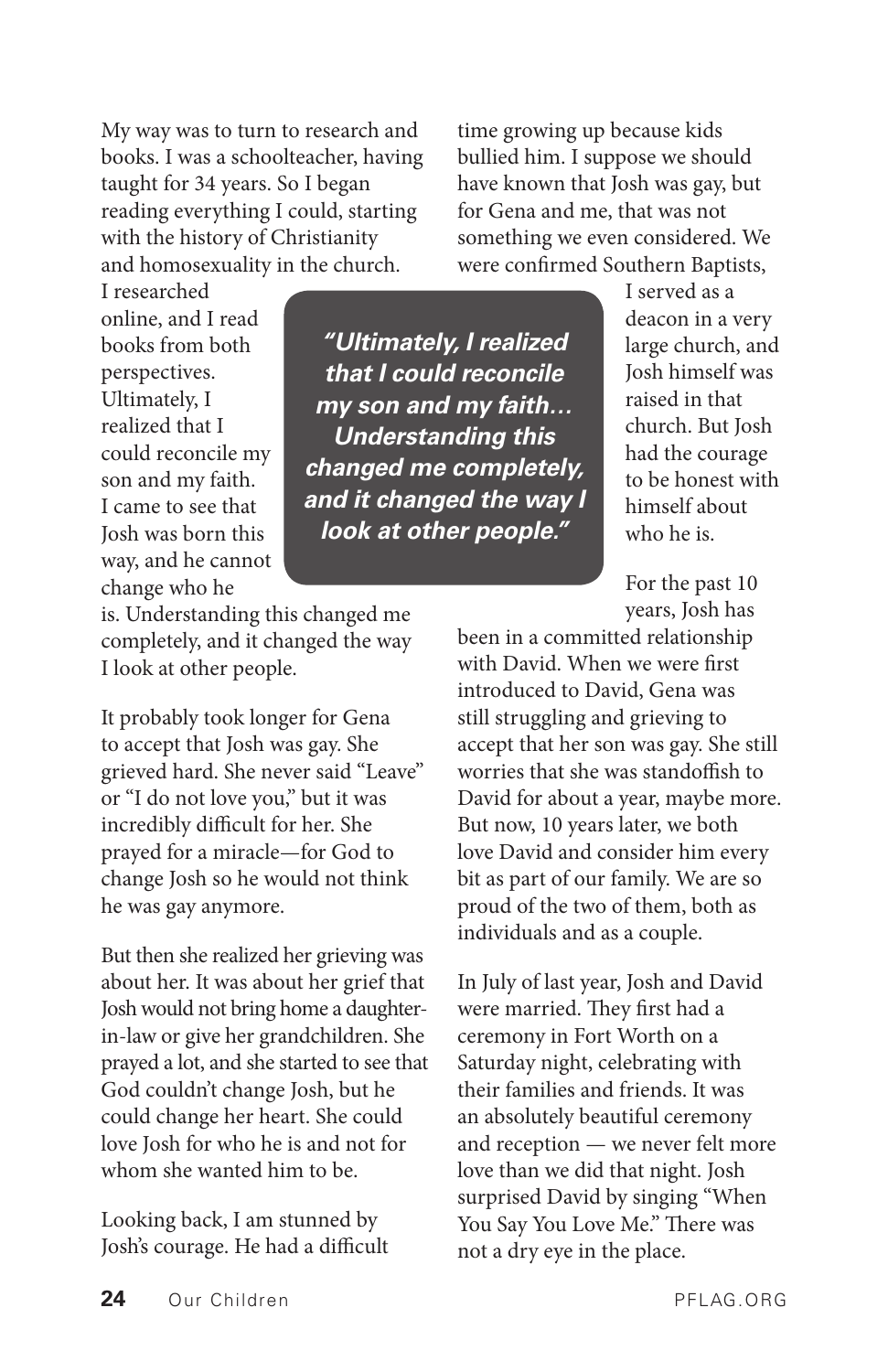After the ceremony, Josh and David flew to New York to make their marriage legal the following Monday, as this was before marriage equality became the law of the land. It was painful to us that Josh and

#### **Amelia, mother of a young gay son**

Parenting young LGBTQ kids is hard. But mostly, that's because parenting is really hard. (Anyone who claims it is easy is lying or selling something.)

I love my kid. I love every single little part of him. I love that he's such a fierce protector and guardian of his younger brothers. I love that he thinks having bangs that flop into his face is the absolute height of fashion. I love how excited he got when he found out that the "Toads" in Nintendo have no gender. I love how he seems incapable of putting his laundry into the hamper. (Okay, I don't really love that, but it comes with the package.) And I love that he is gay. Because I am his mom, and I love all the things that make up who he is, and this is part of him.

There is nothing wrong with my son. There is nothing wrong with being gay. But his orientation is something that causes me concern. I don't want to change my kid, or for him to be anything other than himself. My concern stems from how the rest of the world is going to react to him, my out-and-proud elementary school student, who has never seen the need for a closet.

David were not able to lawfully marry in their home state where they were both born and raised, but we are thrilled that other families will now not have to endure that pain.

So, as the parent of this incredible kid, who I love to distraction, I could use some help. I need help knowing how to be the best mom for him. I need help knowing how to talk to schools about how they are going to protect and celebrate my son for who he is. I need help knowing how to talk to other parents, who think orientation is just about sex acts, and get freaked out when my prepubescent kid tells them he is gay. I need help knowing how to talk to and deal with grandparents and homophobic relatives about my kid. I need help so I can support him and love him and celebrate him for the incredible, rapidly growing kiddo he is. I need this help so that he can grow up into a confident, loving, and wonderful adult gay man. And there is no manual for this. There is no parenting book called, "My Seven Year Old is Gay. Now What?"

Parents like me—parents who love their kids, parents who see their child's orientation as something to celebrate, but who also know that the world is a scary place—need PFLAG, too, because we want to be the best parents we can be…we need PFLAG's help to figure out how to do that.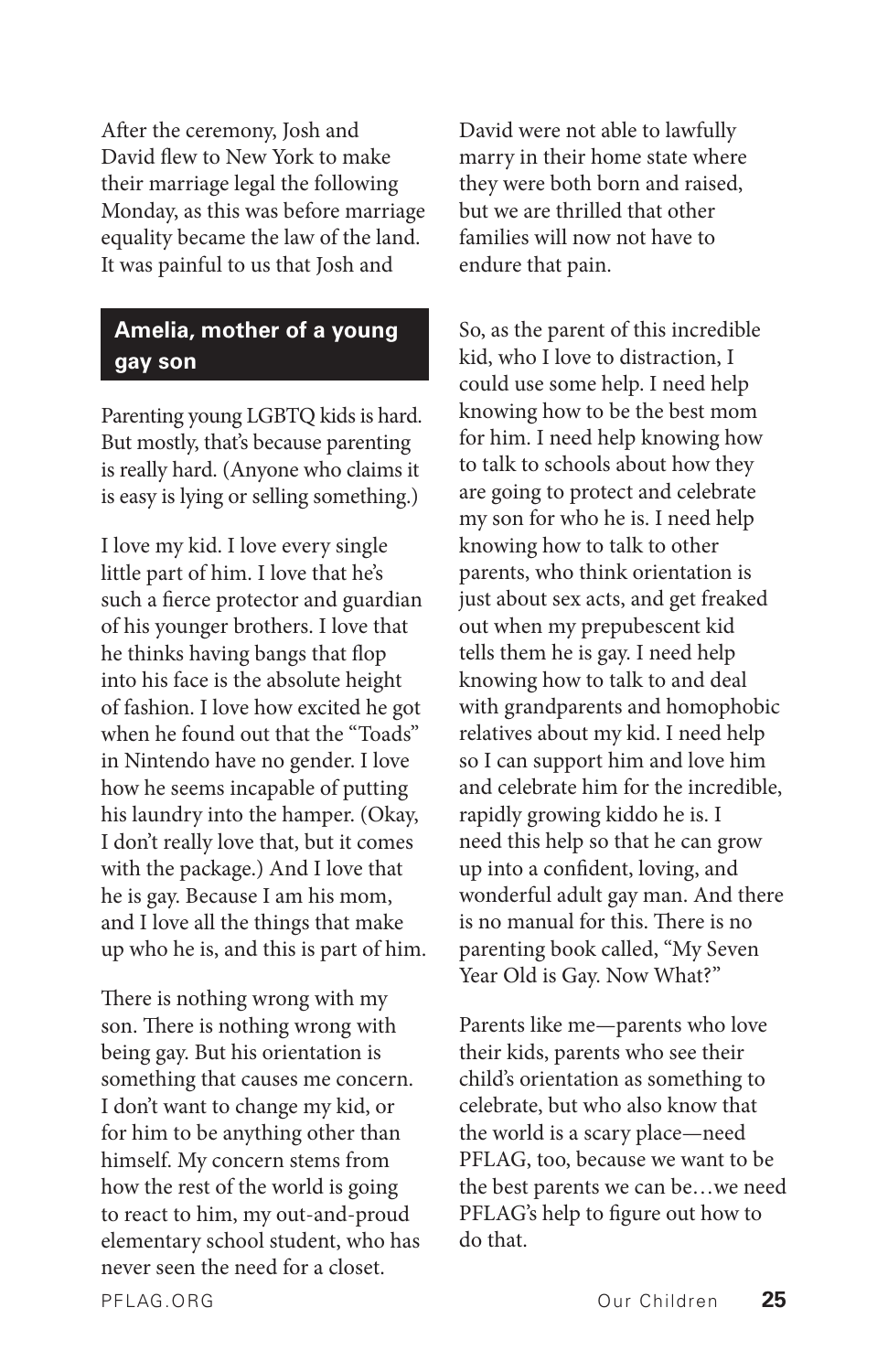### **PFLAG NATIONAL GLOSSARY OF TERMS**

*The power of language to shape our perceptions of other people is immense. Precise use of terms in regards to sexual orientation, gender identity, and gender expression can have a significant impact on demystifying many of the misperceptions associated with these concepts. However, the vocabulary of both continues to evolve, and there is not universal agreement about the definitions of many terms. Here are some working definitions and examples of frequently used (and misused) terms as a starting point for dialogue and understanding.*

**Affirmed gender:** The gender by which one wishes to be known. This term is often used to replace terms like "new gender" or "chosen gender," which imply that the current gender was not always a person's gender or that the gender was chosen rather than simply in existence.

**Agender:** A person who does not identify with any gender.

**Ally:** A term used to describe someone who does not identify as LGBTQ but who is supportive of LGBTQ individuals and the community, either personally or as an advocate. Whereas allies to the LGB community typically identify as straight, allies to the transgender community also come from the LGBQ community.

**Androgyne:** An androgynous individual

**Androgynous:** A non-binary gender identity typically used to describe a person's appearances or clothing.

**Asexual:** An individual who does not experience sexual attraction. There is considerable diversity among the asexual community; each asexual person experiences things like relationships, attraction, and arousal somewhat differently. Asexuality is distinct from celibacy or sexual abstinence, which are chosen behaviors, while asexuality is a sexual orientation that does not necessarily entail either of those behaviors. Some asexual individuals do have sex, for a variety of reasons.

**Assigned sex:** The sex (male, female, intersex) that is assigned to an infant at birth based on the child's visible sex organs, including genitalia and other physical characteristics.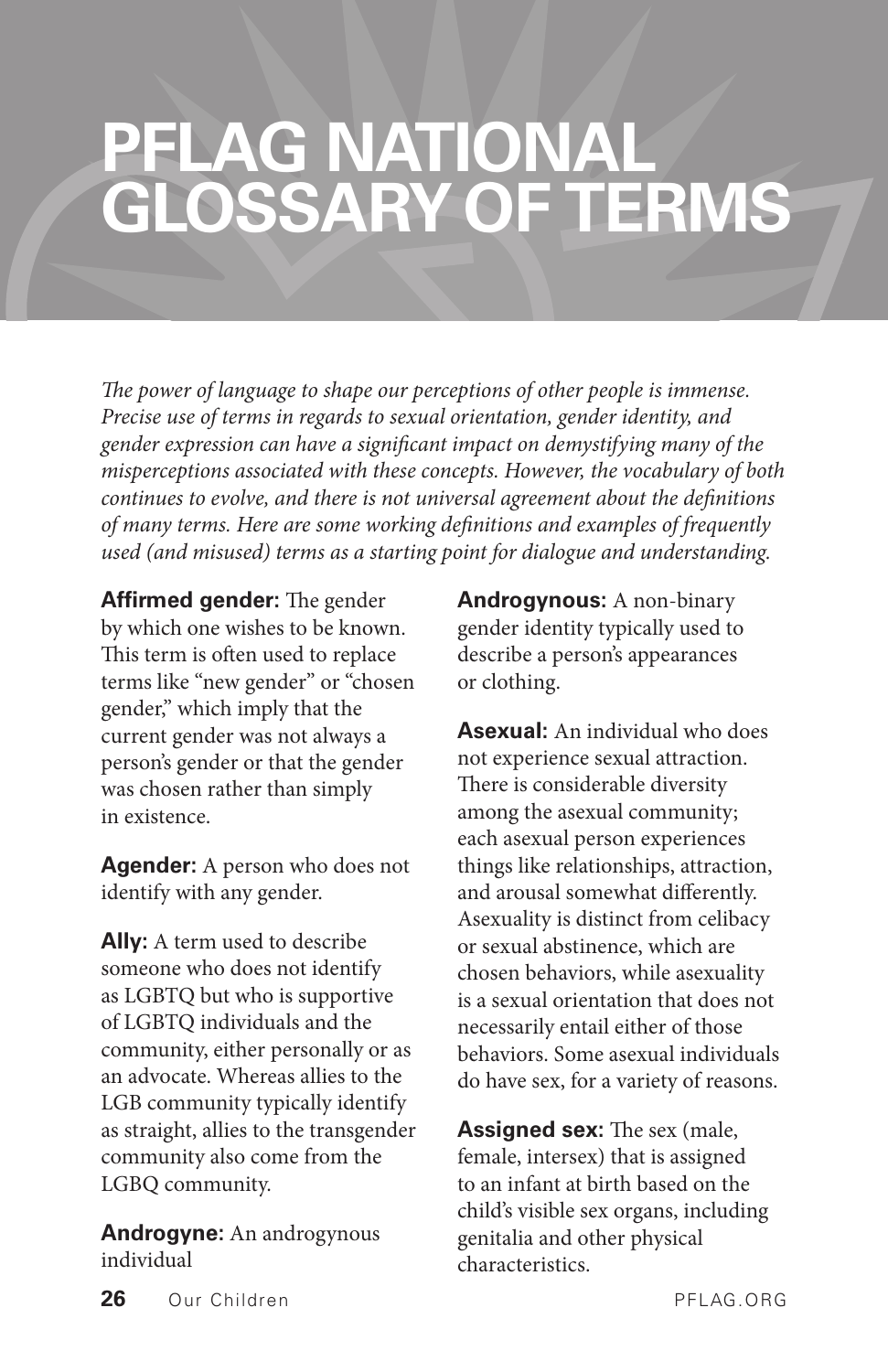**Assumed gender:** The gender a person is assumed to be based on the sex they are assigned at birth.

**Biological sex:** Refers to anatomical, physiological, genetic, or physical attributes that define if a person is male, female, or intersex. These include genitalia, gonads, hormone levels, hormone receptors, chromosomes, genes, and secondary sex characteristics. Sex is often confused or interchanged with gender, which is thought of as more social and less biological, though there is some considerable overlap.

**Bisexual:** An individual who is emotionally, romantically, and/ or physically attracted to the same gender and different genders. Sometimes stated as "bi." People who are bisexual need not have had equal sexual experience with people of the same or different genders and, in fact, need not have had any sexual experience at all; it is the attraction that helps determine orientation.

**Cisgender:** A term used to describe an individual whose gender identity aligns with the one typically associated with the sex assigned to them at birth.

**Closeted:** Describes a person who is not open about their sexual orientation or gender identity, or an ally who is not open about their support for people who are LGBTQ. **Coming out:** For most people who are lesbian, gay, bisexual, and transgender, the process of self-acceptance that continues throughout one's life, and the sharing of the information with others. "Coming out" is sometimes referred to as "disclosing" by the transgender community. Individuals often establish a lesbian, gay, bisexual, or transgender/ gender-nonconforming identity within themselves first, and then may choose to reveal it to others. Coming out can also apply to the family and friends of lesbian, gay, bisexual, or transgender youth or adults when they reveal to others their connection to an LGBTQ person or the community. There are many different degrees of being out: Some may be out to friends only, some may be out publicly, and some may be out only to themselves. It's important to remember that coming out is an incredibly personal and transformative experience. Not everyone is in the same place when it comes to being out, and it is critical to respect where each person is in that process of selfidentification. It is up to each person, individually, to decide if and when to come out or disclose.

**Disclosure:** A word that some people use intently and others avoid with equal intent, preferring to use the term "coming out" to describe the act or process of revealing one's transgender or gender nonconforming identity to another person in a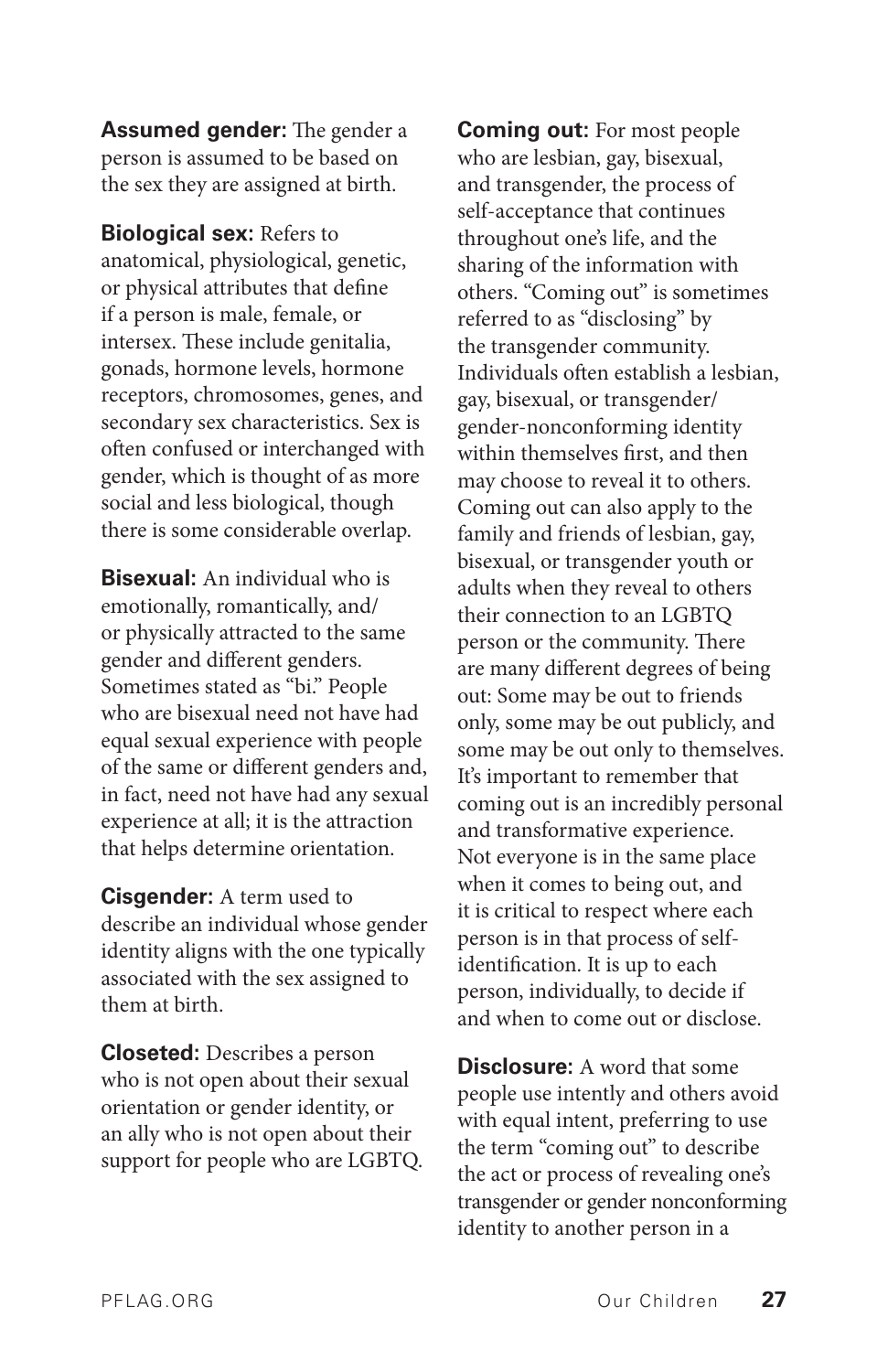specific instance. Some find the term offensive, implying the need to disclose something shameful, while others prefer disclosure, finding "coming out" offensive.

**Gay:** The adjective used to describe people who are emotionally, romantically, or physically attracted to people of the same gender (e.g., gay man, gay people). In contemporary contexts, "lesbian" is often a preferred term for women, though many women use the word "gay" to describe themselves. People who are gay need not have had any sexual experience; it is the attraction that helps determine orientation.

**Gender:** A set of social, psychological, or emotional traits, often influenced by societal expectations, that classify an individual as male, female, a mixture of both, or neither.

#### **Gender-affirming surgery**

**(GAS):** Surgical procedures that help people adjust their bodies in a way that more closely matches their innate or internal gender identity. Not every transgender person will desire or have resources for surgery. This should be used in place of the older and often offensive term "sex change." Also sometimes referred to as sexual reassignment surgery (SRS), genital reconstruction surgery, or medical transition.

**Gender binary:** The concept that there are only two genders, male and female, and that everyone must be one or the other. Also implies the assumption that gender is biologically determined.

**Gender expansive:** Also "gender creative," (or medically, "gender variant"). An umbrella term sometimes used to describe children and youth that expand notions of gender expression and identity beyond what is perceived as the expected gender norms for their society or context. Some genderexpansive individuals identify with being either male or female, some identify as neither, and others identify as a mix of both. Genderexpansive people feel that they exist psychologically between genders, as on a spectrum, or beyond the notion of the male and female binary paradigm, and sometimes prefer using gender-neutral pronouns (see "Preferred Gender Pronouns"). They may or may not be comfortable with their bodies as they are, regardless of how they express their gender.

**Gender expression:** The manner in which a person communicates about gender to others through external means such as clothing, appearance, or mannerisms. This communication may be conscious or subconscious and may or may not reflect their gender identity or sexual orientation. While most people's understanding of gender expressions relates to masculinity and femininity, there are countless combinations that may incorporate both masculine and feminine expressions—or neither—through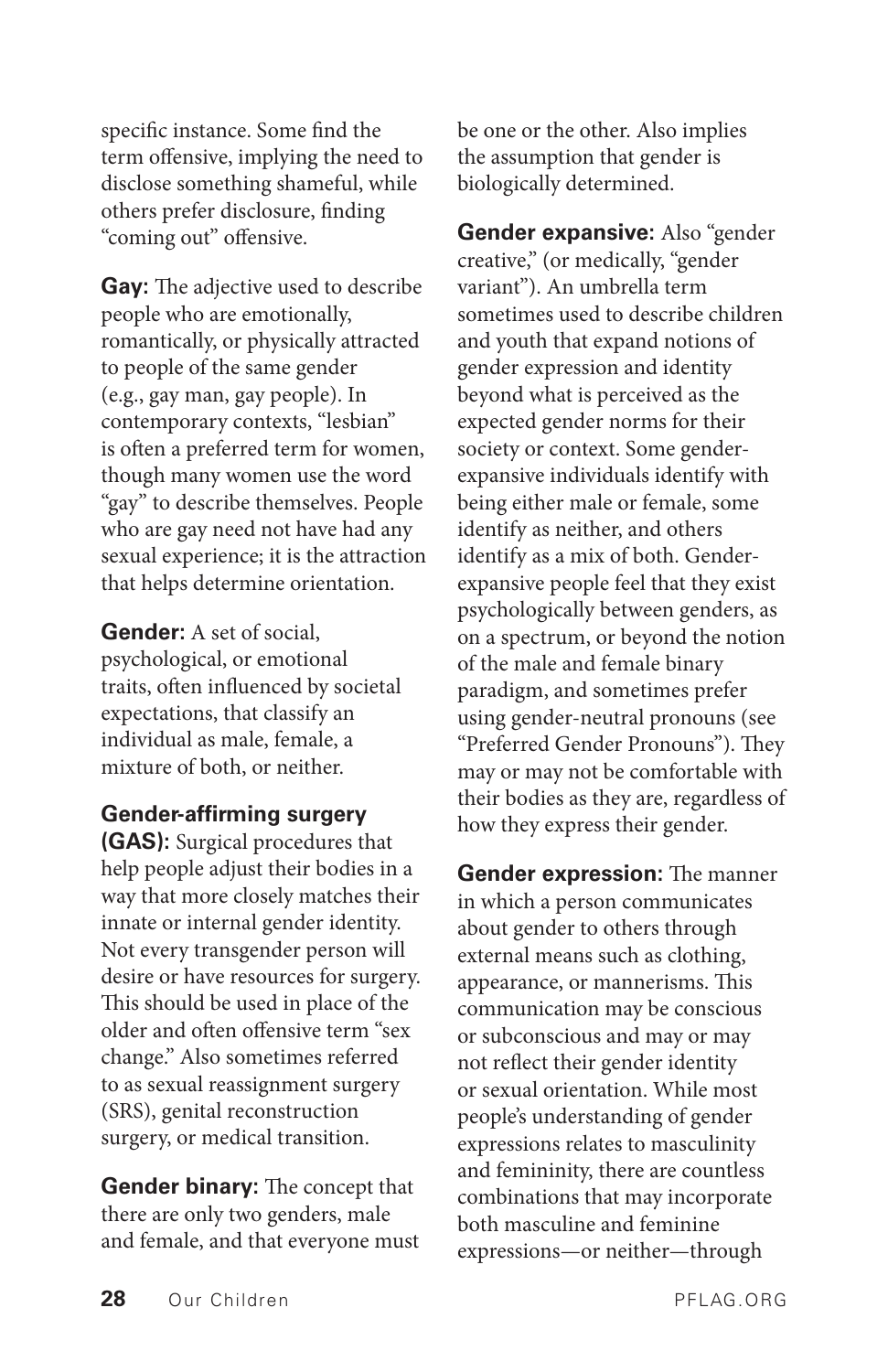androgynous expressions. The important thing to recognize is that an individual's gender expression does not automatically imply one's gender identity.

**Gender identity:** One's deeply held core sense of being male, female, some of both, or neither. One's gender identity does not always correspond to biological sex. Awareness of gender identity is usually experienced as early as 18 months old and reinforced in adolescence.

**Gender neutral:** Not gendered. Can refer to language (including pronouns), spaces (like bathrooms), or identities (like being gender queer, for example).

**Gender nonconforming:** A term (considered by some to be outdated) used to describe those who view their gender identity as one of many possible genders beyond strictly female or male. More current terms include "gender expansive," "differently gendered," "gender creative," "gender variant," "gender queer," "gender fluid," "gender neutral," "bigender," "androgynous," or "gender diverse."

**Gender spectrum:** The concept that gender exists beyond a simple "male/female" binary model, but instead exists on an infinite continuum that transcends the two. Some people fall towards more

masculine or more feminine aspects, some people move fluidly along the spectrum, and some identify off the spectrum entirely.

**Gender variant:** A term, often used by the medical community, to describe children and youth who dress, behave, or express themselves in a way that does not conform to dominant gender norms. (See "gender nonconforming.") People outside the medical community tend to avoid this term because they feel it suggests these identities are abnormal, preferring terms such as "gender expansive" and "gender creative."

**Genderqueer:** A term for those whose gender identity is outside of, not included within, or beyond the binary of female and male, or define themselves as gender expansive through expression, behavior, roles, and/or identity.

**Homophobia:** An aversion to lesbian or gay people that often manifests itself in the form of prejudice and bias. Similarly, "biphobia" is an aversion to bisexuality and people who are bisexual, and "transphobia" is an aversion to people who are transgender. "Homophobic," "biphobic," and "transphobic" are the related adjectives. Collectively, these attitudes are referred to as "anti-LGBTQ bias."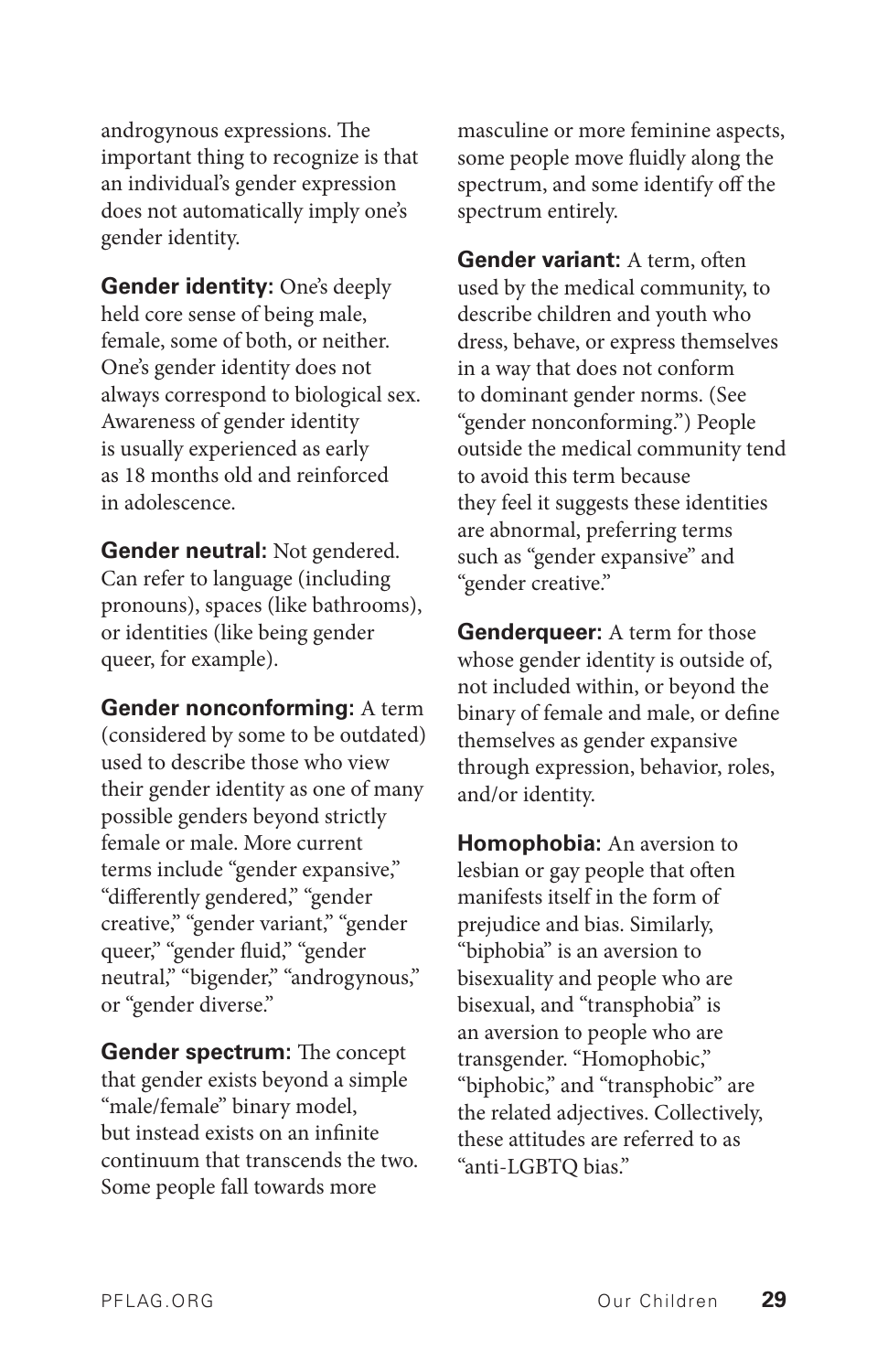**Homosexual:** An outdated clinical term often considered derogatory and offensive, as opposed to the preferred terms, "gay" and "lesbian."

**Intersex/differences of sexual development (DSD):** Individuals born with ambiguous genitalia or bodies that appear neither typically male nor female, often arising from chromosomal anomalies or ambiguous genitalia. In the past, medical professionals commonly assigned a male or female gender to the individual and proceeded to perform gender-affirming surgeries beginning in infancy and often continuing into adolescence, before a child was able to give informed consent. Formerly the medical terms "hermaphrodite" and "pseudo-hermaphrodite" were used; these terms are now considered neither acceptable nor scientifically accurate. The Intersex Society of North America opposes this practice of genital mutilation on infants and children.

**Lesbian:** A woman who is emotionally, romantically, and/or physically attracted to other women. People who are lesbians need not have had any sexual experience; it is the attraction that helps determine orientation.

**LGBTQ:** An acronym that collectively refers to individuals who are lesbian, gay, bisexual, or transgender. It is sometimes stated as "GLBT" (gay, lesbian, bi, and transgender). Occasionally, the

acronym is stated as "LGBTA" to include people who are asexual or allies, "LGBTQ," with "Q" representing queer or questioning, or "LGBTI," with the "I" representing intersex.

**Lifestyle:** A negative term often incorrectly used to describe the lives of people who are LGBTQ. The term is disliked because it implies that being LGBTQ is a choice.

**Misgender:** To refer to someone, especially a transgender person, using a word, especially a pronoun or form of address, which does not correctly reflect the gender with which they identify.

**Out:** Describes people who openly self-identify as LGBTQ in their private, public, and/or professional lives. Some people who are transgender prefer to use the term "disclose" (defined above).

**Pansexual:** A person whose emotional, romantic, and/or physical attraction is to people of all gender identities and biological sexes. People who are pansexual need not have had any sexual experience; it is the attraction that helps determine orientation.

**Preferred Gender Pronouns:** A preferred gender pronoun, or PGP, is the pronoun or set of pronouns that an individual would like others to use when talking to or about that individual. In English, the singular pronouns that we use most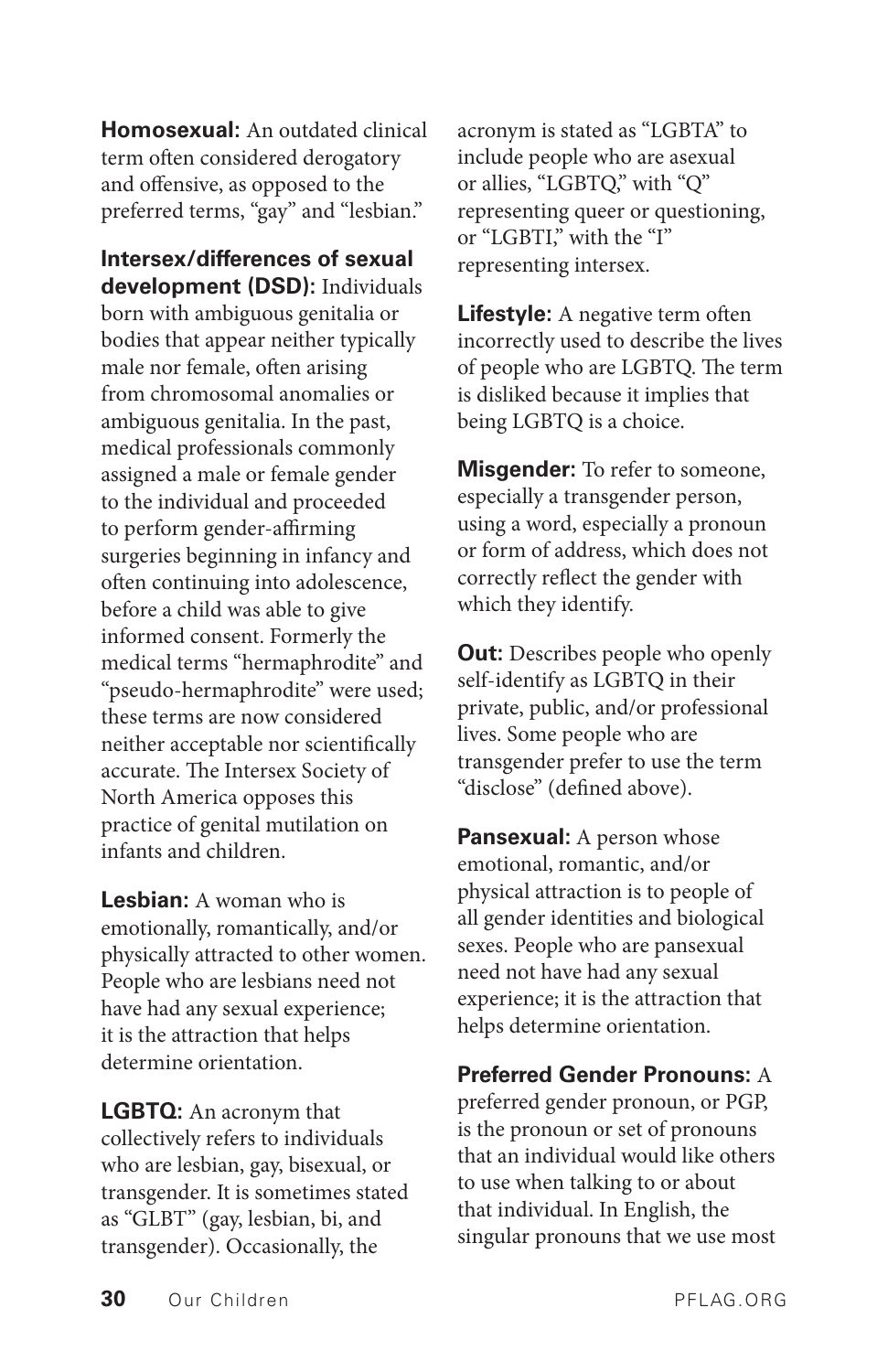frequently are gendered, which can create an issue for transgender and gender-nonconforming people, who may prefer that you use gender neutral or gender-inclusive pronouns when talking to or about them. The most commonly used singular gender-neutral pronouns are "ze" (sometimes spelled "zie") and "hir." Some (as in this publication) also use "they" and "their" as gender-neutral singular pronouns.

**Queer:** A term used by some people—particularly youth—to describe themselves and/or their community. Reclaimed from its earlier negative use, the term is valued by some for its defiance, by some because it can be inclusive of the entire community, and by others who find it to be an appropriate term to describe their more fluid identities. Traditionally a negative or pejorative term for people who are gay, "queer" is still sometimes disliked within the LGBTQ community. Due to its varying meanings, this word should only be used when self-identifying or quoting someone who self-identifies as queer (i.e. "My cousin identifies as genderqueer.")

**Questioning:** A term used to describe those who are in a process of discovery and exploration about their sexual orientation, gender identity, gender expression, or a combination thereof.

**Same-Gender Loving:** A term sometimes used by members of the African-American/Black community to express an alternative sexual orientation (gay/bisexual) without relying on terms and symbols of European descent.

**Sex:** Refers to anatomical, physiological, genetic, or physical attributes that define if a person is male, female, or intersex. These include genitalia, gonads, hormone levels, hormone receptors, chromosomes, genes, and secondary sex characteristics. Sex is often confused or interchanged with gender, which is thought of as more social and less biological, though there is some considerable overlap.

**Sexual orientation:** Emotional, romantic, or sexual feelings toward other people. People who are straight experience these feelings primarily for people of a different gender than their own. People who are gay or lesbian experience these feelings primarily for people of the same gender; people who are bisexual experience these feelings for people of different genders, though not always at the same time, and people who are asexual experience no sexual attraction at all. Other terms include pansexual and polysexual. Sexual orientation is part of the human condition, while sexual behavior involves the choices one makes in acting on one's sexual orientation. One's sexual activity does not define who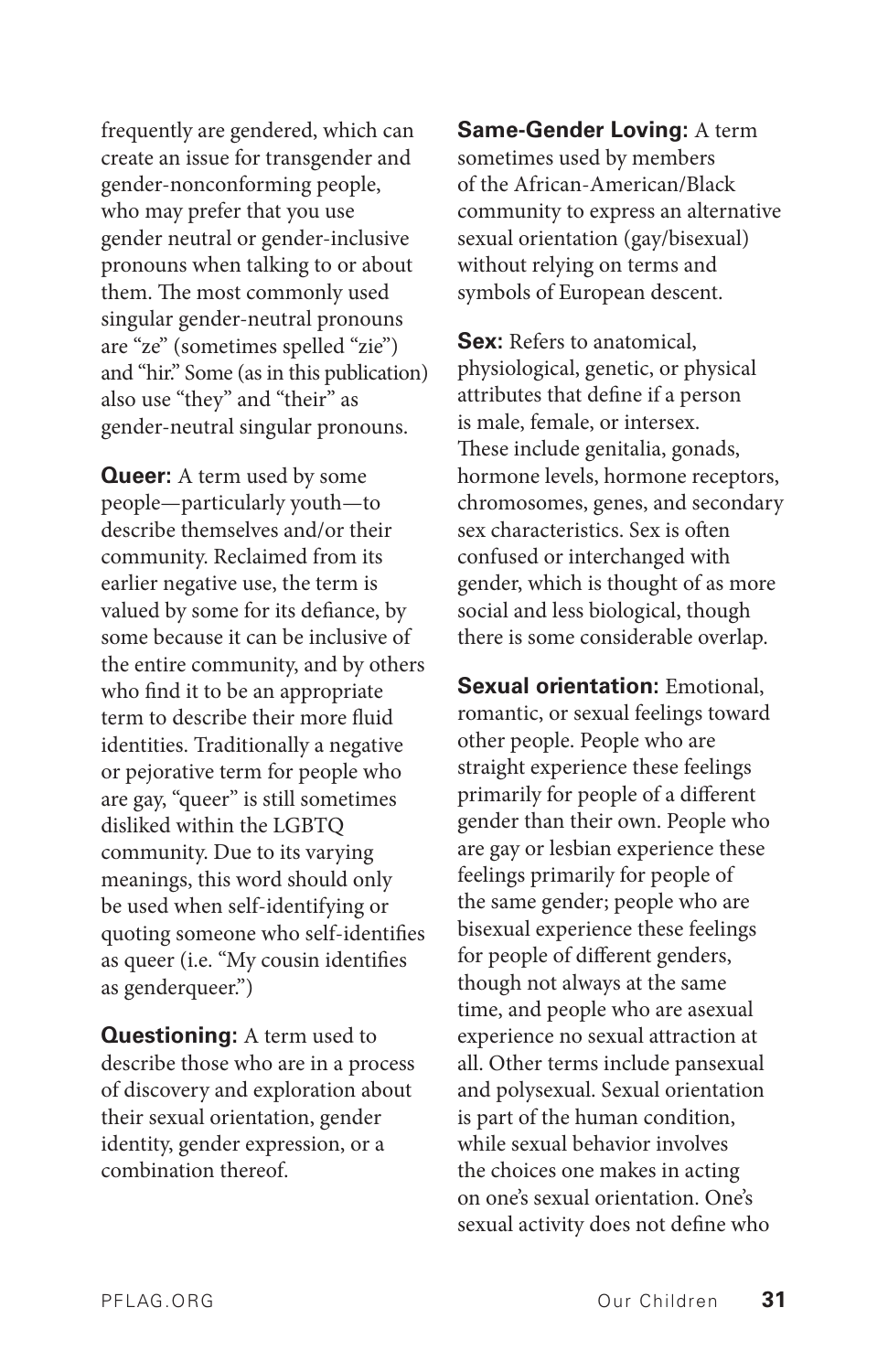one is with regard to one's sexual orientation; it is the attraction that helps determine orientation.

**Stealth:** A term used to describe transgender or gender-expansive individuals who do not disclose their transgender or genderexpansive status in their public or private lives (or certain aspects of their public lives). The term is increasingly considered offensive by some as it implies an element of deception. The phrase "maintaining privacy" is often used instead.

**Transgender:** Sometime shortened to "trans." A term describing a person's gender identity that does not necessarily match their assigned sex at birth. Other terms commonly used are "female to male" (FTM), "male to female" (MTF), and "genderqueer." Transgender people may or may not decide to alter their bodies hormonally and/or surgically to match their gender identity. This word is also used as a broad umbrella term to describe those who transcend conventional expectations of gender identity or expression. Like any umbrella term, many different groups of people with different histories and experiences are often included within the greater transgender community—such groups include, but are certainly

not limited to, people who identify as transsexual, genderqueer, gender variant, gender diverse, and androgynous.

**Transition:** A term sometimes used to describe the process social, legal, or medical—one goes through to discover and/or affirm one's gender identity. This may, but does not always, include taking hormones; having surgeries; and changing names, pronouns, identification documents, and more. Many individuals choose not to or are unable to transition for a wide range of reasons both within and beyond their control.

**Transsexual:** A less frequently used—and sometimes misunderstood—term (considered by some to be outdated or possibly offensive, and others to be uniquely applicable to them) which refers to people who are transgender who use (or consider using) medical interventions such as hormone therapy or gender-affirming surgeries (GAS), also called sex reassignment surgery (SRS) (or a combination of the two) or pursue medical interventions as part of the process of expressing their gender. Some people who identify as transsexual do not identify as transgender and vice versa.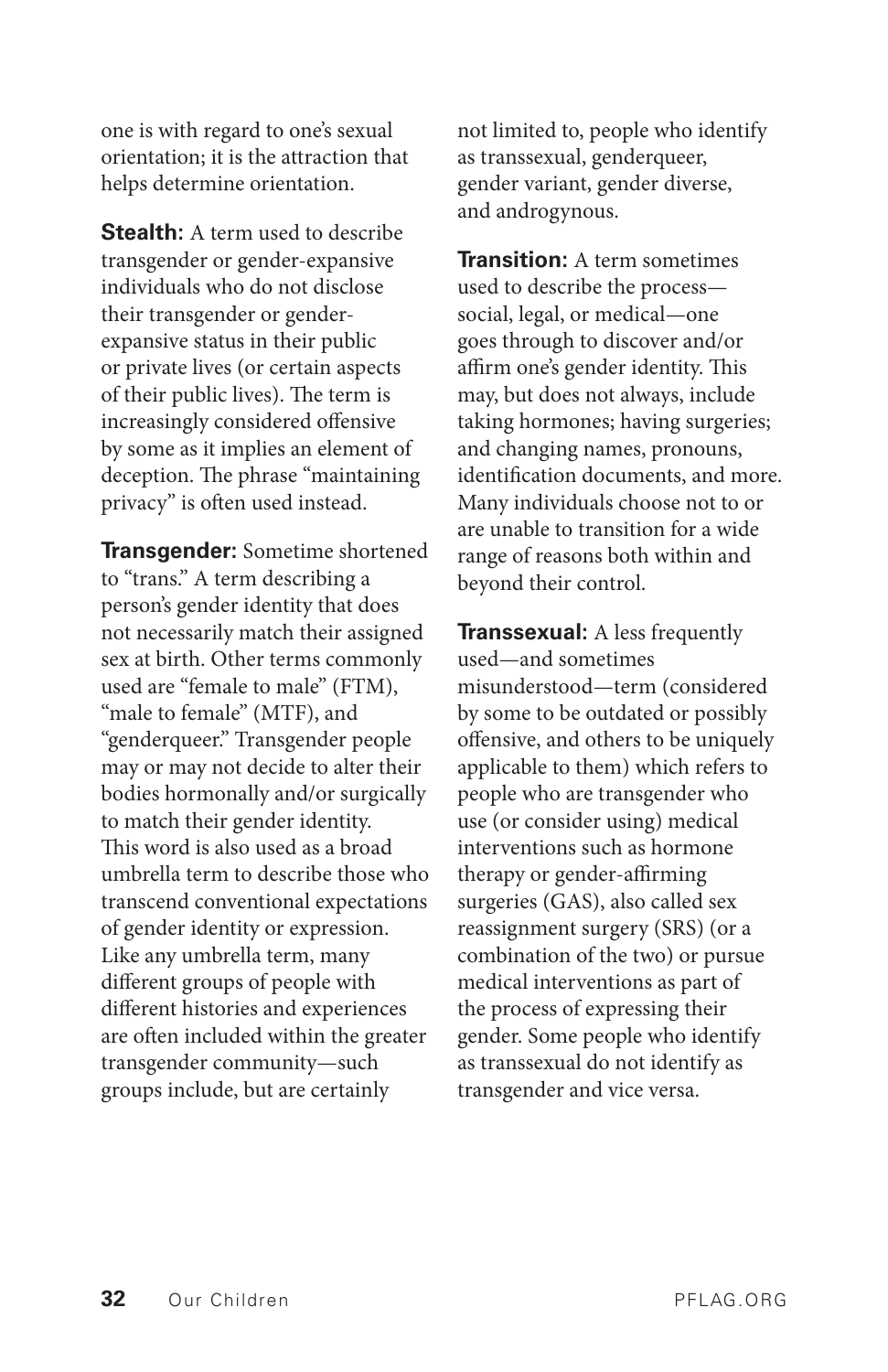We encourage you to immediately seek out help if you or a loved one needs it, especially if you or your loved one are in danger or have thought about self-harm in any way.

For LGBTQ youth, please contact The Trevor Project online at **[thetrevorproject.org/pages/get-help-now,](http://www.thetrevorproject.org/pages/get-help-now)** or call one of the following:

#### **Helplines**

**The Trevor Project:**  (866) 488-7386

**National Suicide Prevention Lifeline:**  (800) 273-8255

**Ali Forney Day Center:**  (212) 206-0574

**Center for Disease Control and Prevention (CDC) Info:**  (800) 342-AIDS (2437)

> Spanish service: (800) 344-7432

TDD service for the deaf: (800) 243-7889 [10:00am till 10:00pm EST, Monday through Friday]

**The Gay, Lesbian, Bisexual and Transgender National Hotline:**  (888) 843-4564

**The GLBT National Youth Talkline (youth serving youth through age 25):** (800) 246-7743

**The National Runaway Switchboard:**  (800) RUNAWAY (786-2929)